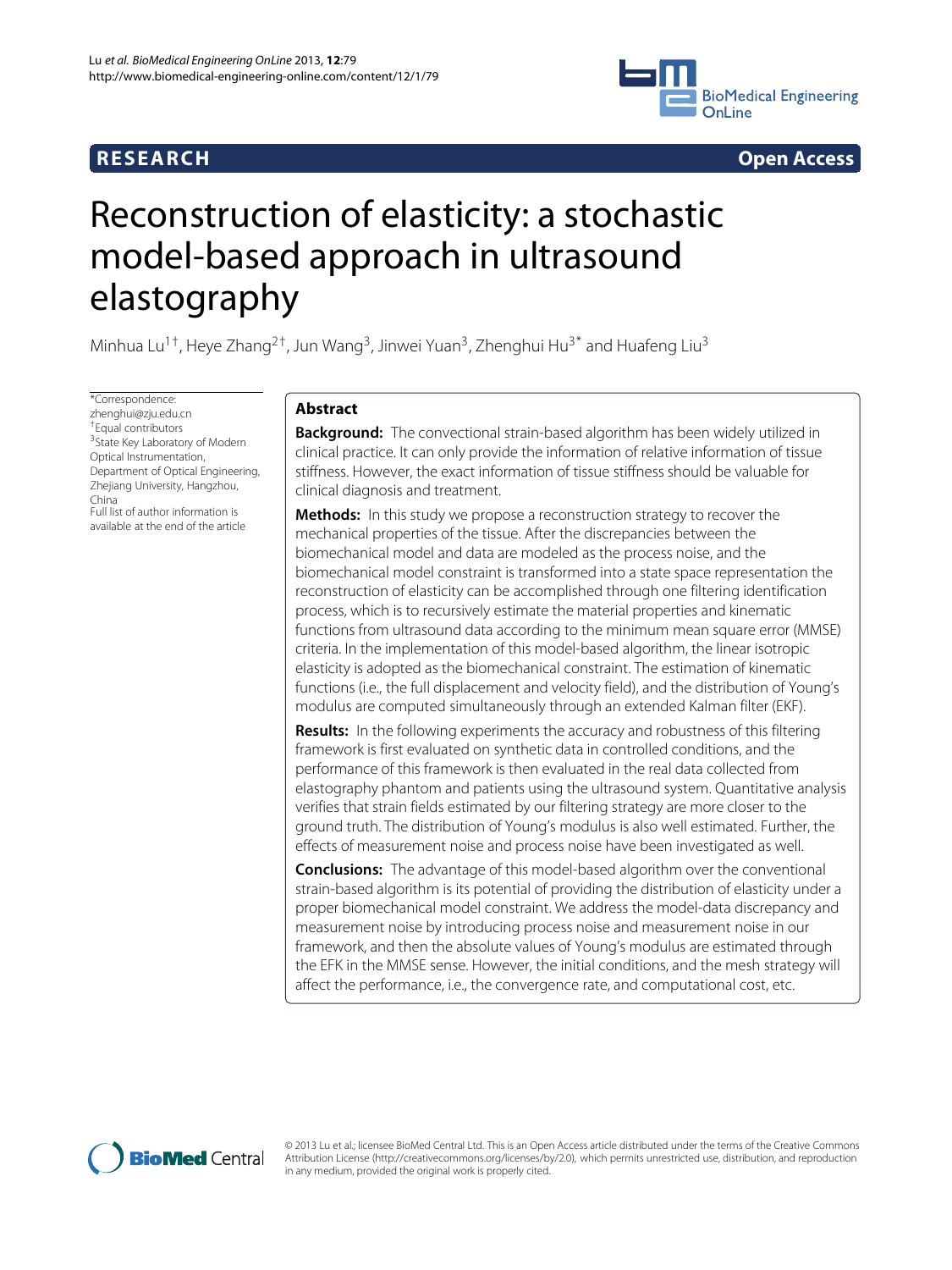# **Introduction**

In the daily clinical exercises, palpation is frequently used as one part of physical examination to determine suspicious lesion's size, shape, firmness, or location [\[1\]](#page-17-0), but this process is largely decided by the doctor's experiences. Therefore, ultrasound elastography [\[2\]](#page-17-1), which aims to replace subjective palpation process, is developed to provide quantitative measures of material properties of tissue. As an evolving imaging modality, ultrasound elastography has already been broadly evaluated in the clinical practices and shown great potentials in providing valuable diagnostic information, such as improving the diagnostic accuracy of breast and prostate cancer [\[3](#page-17-2)[-9\]](#page-17-3), assessing plaque vulnerability [\[10-](#page-17-4)[13\]](#page-17-5) and guiding minimally invasive therapy [\[14](#page-17-6)[-16\]](#page-17-7). Similar elastography techniques have been also developed using magnetic resonance imaging [\[17](#page-17-8)[-19\]](#page-17-9) and mammographic imaging [\[20\]](#page-17-10). Ultrasound elastography can be broadly grouped into quasi-static ultrasound elastography and dynamic ultrasound elastography according to the mechanical excitation applied on the biological tissue [\[21\]](#page-18-0). During the quasi-static ultrasound elastography, which is the focus of this paper, the mechanical excitation is usually applied through the ultrasound transducer and this external mechanical stimuli can be considered as a steady-state quasi-static loading [\[2\]](#page-17-1). After the deformation caused by the external loading is captured by the ultrasound machine, the elastographic image can be generated using different reconstruction techniques [\[22\]](#page-18-1). During the dynamic ultrasound elastography [\[3,](#page-17-2)[23\]](#page-18-2), harmonic excitations on the order of 10–1000 *Hz*, or transient dynamic excitations are applied to the biological tissue in order to generate the shear wave. After the shear wave of the biological tissue is captured by the ultrasound machine, the following images of shear modulus can be generated using similar reconstruction techniques [\[24\]](#page-18-3).

In spite of varieties of ultrasound elastography, we focus on the estimation of mechanical elasticity in quasi-static ultrasound elastography, which is one popular elastographic technique because of its efficiency and conveniency. The imaging process of quasi-static ultrasound elastography can be described by following four steps: a radio-frequency (RF) echo frame is first acquired from the tissue; second, a small deformation is induced into the tissue through the probe; third, a second RF frame is acquired from the deformed tissue; fourth, the displacement field, strain field and the distribution of tissue elasticity are reconstructed. Numerous techniques have been proposed to solve the reconstruction problem in step four of quasi-static ultrasound elastography in the last decades [\[25\]](#page-18-4). According to the way to obtain the tissue elasticity, the existing reconstruction algorithms for step four in quasi-static ultrasound elastography can be classified into two groups: the direct approach and iterative approach [\[26](#page-18-5)[,27\]](#page-18-6). However, the estimation of stable and meaningful mechanical elasticity in ultrasound elastography still remains as a challenging researching topic at present because of its ill-posed nature [\[28\]](#page-18-7). In the recent review [\[22\]](#page-18-1), the model-based approach is considered as one promising researching direction in solving the reconstruction problem in step four, and how to define the meaningful model constraint during the quasi-static ultrasound elastography is the key issue in the model-based approach.

According to the constitute law of elasticity, accurate quantification of material properties, such as Young's modulus, is feasible only when the distribution of all components of the internal stress is known. In quasi-static ultrasound elastography, however, the distribution of internal stress is hardly available. Hence, in the direct approach, the elastographic image is reconstructed always by converting the strain value as relative Young's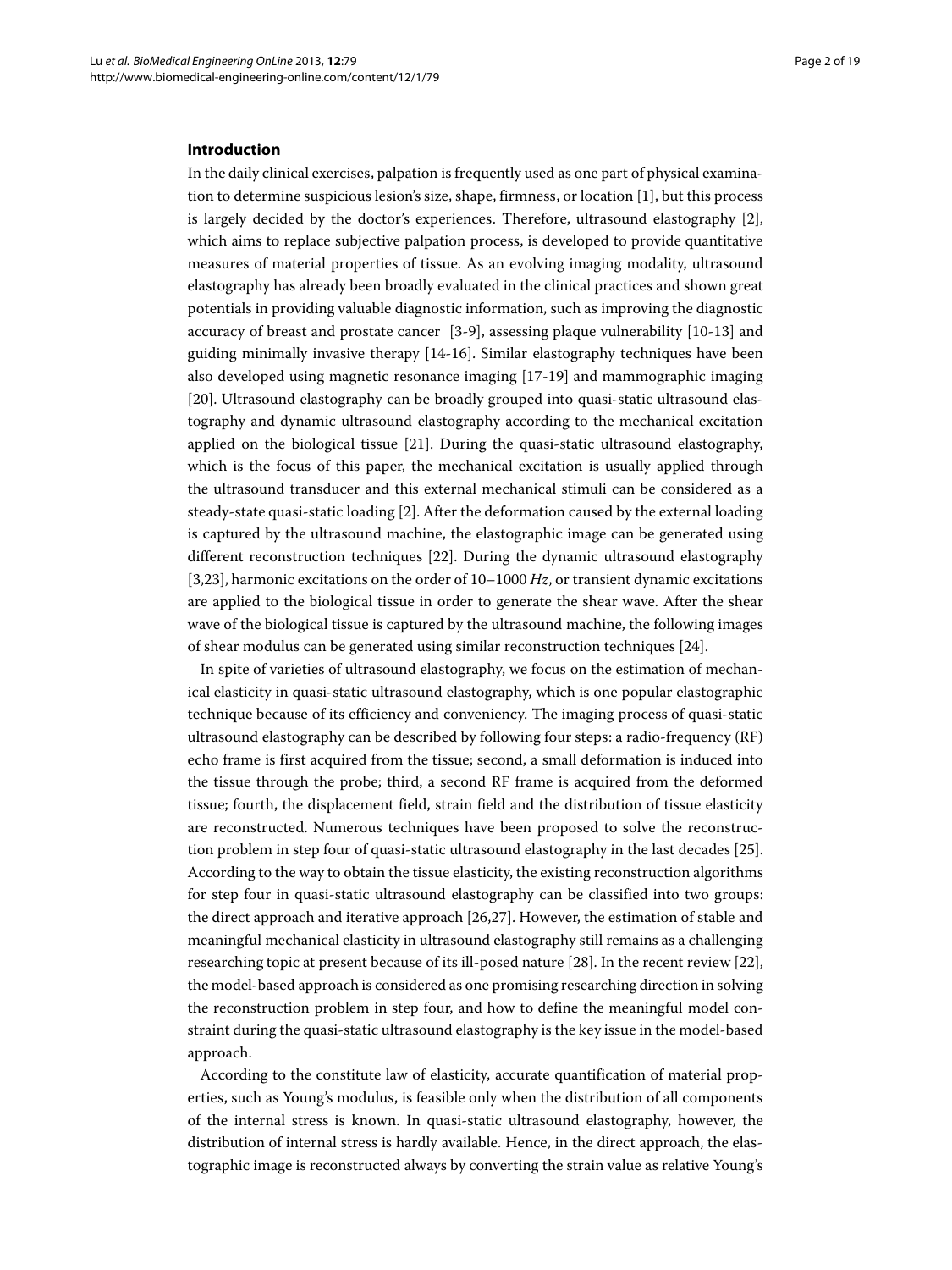modulus using a very simple model constraint (e.g., Hook's law) [\[2\]](#page-17-1). Mostly, the distribution of relative Young's modulus (e.g., inverse strain values), is directly interpreted as the elastographic image based on the assumption of stress uniformity. But the assumption of uniformed internal stress distribution is not always valid in clinical cases. Furthermore, poor contrast-transfer efficiency will incur because of the assumption of uniformed stress distribution. In [\[2\]](#page-17-1), an artifact, called "target hardening", caused by this simplified assumption has been discussed. In the following work [\[29\]](#page-18-8), an analytic solution of the elasticity equations derived for an infinite medium subjected to a uniaxial compression induced by a finite size compressor was used to verify the fact that a gradual decay of stress with increasing distance along the axis and off axis would cause "target hardening". A different approach later tried to compress the target hardening by reconstructing the elastogram with measured strain and predicted stress field [\[30\]](#page-18-9). However, this approach still contained artifacts in an inhomogeneous medium: bi-directional shadows appear at the boundaries of the inclusion and the quality of elastographic image is even worse in complex situations. Several other groups including Doyley et al. [\[31\]](#page-18-10), have sought for better quality of elastographic images by exploring the feasibility of solving the inverse problem based on a theoretical representation of forward elasticity model without requiring the internal stress distribution, but it turned out to be difficult in recovering the elastic modulus by inverting the forward elasticity model. In [\[32\]](#page-18-11) and [\[33\]](#page-18-12), a similar technique for quantifying the tissue elasticity was proposed to invert a finite difference representation of forward elasticity model with the pressure terms disappearing in the equations elimination, but artifacts were still observed in the reconstructed images. In another approach [\[34\]](#page-18-13), the pressure term was included, but it was found that the method failed to employ in practice since hydrostatic pressure is nearly impossible to be measured from within tissues. In a word, the direct approach is trying to simplify the inverse problem (i.e., reconstruction of elastographic images), by inverting the forward model directly using strict controlled conditions or simplified assumptions, but these conditions or assumptions are usually invalid in clinical situation. For example, the assumption of internal stress uniformity within tissue is seldom valid in clinical cases. Overall, the direct approach's capability is limited to provide the relative elastic modulus, but the ultimate aim of elastography to reconstruct the mechanical elasticity of tissues. What's more, the differentiating process to compute the strain map from noisy displacement also negatively degrades the accuracy of direct approach because of its one-time-transformation process though the direct method still attracts great attentions from many groups at present because of its efficiency.

To overcome the drawbacks of direct methods, an alternative approach to replace the direct inversion technique is the iterative approach, which can be considered as a repeated direct inversion process, but with much more reasonable constraints, until an optimal estimation of the distribution of meaningful elastic modulus is obtained. Two key features of the iterative approach are: an iterative procedure and an external constraint. In [\[35\]](#page-18-14), a Newton Raphson iterative scheme and a Tikhanov regularization method was applied to stabilize the reconstruction in the presence of noise. A similar algorithm was adopted in [\[36\]](#page-18-15) and [\[26\]](#page-18-5) for solving the inverse problem to recover the elastic modulus using Gauss-Newton algorithm, but this algorithm would cost heavy computation because of forming a Jacobian matrix. In order to reduce the computational cost from the iterative procedure, the gradient through adjoint elasticity equations was calculated and then the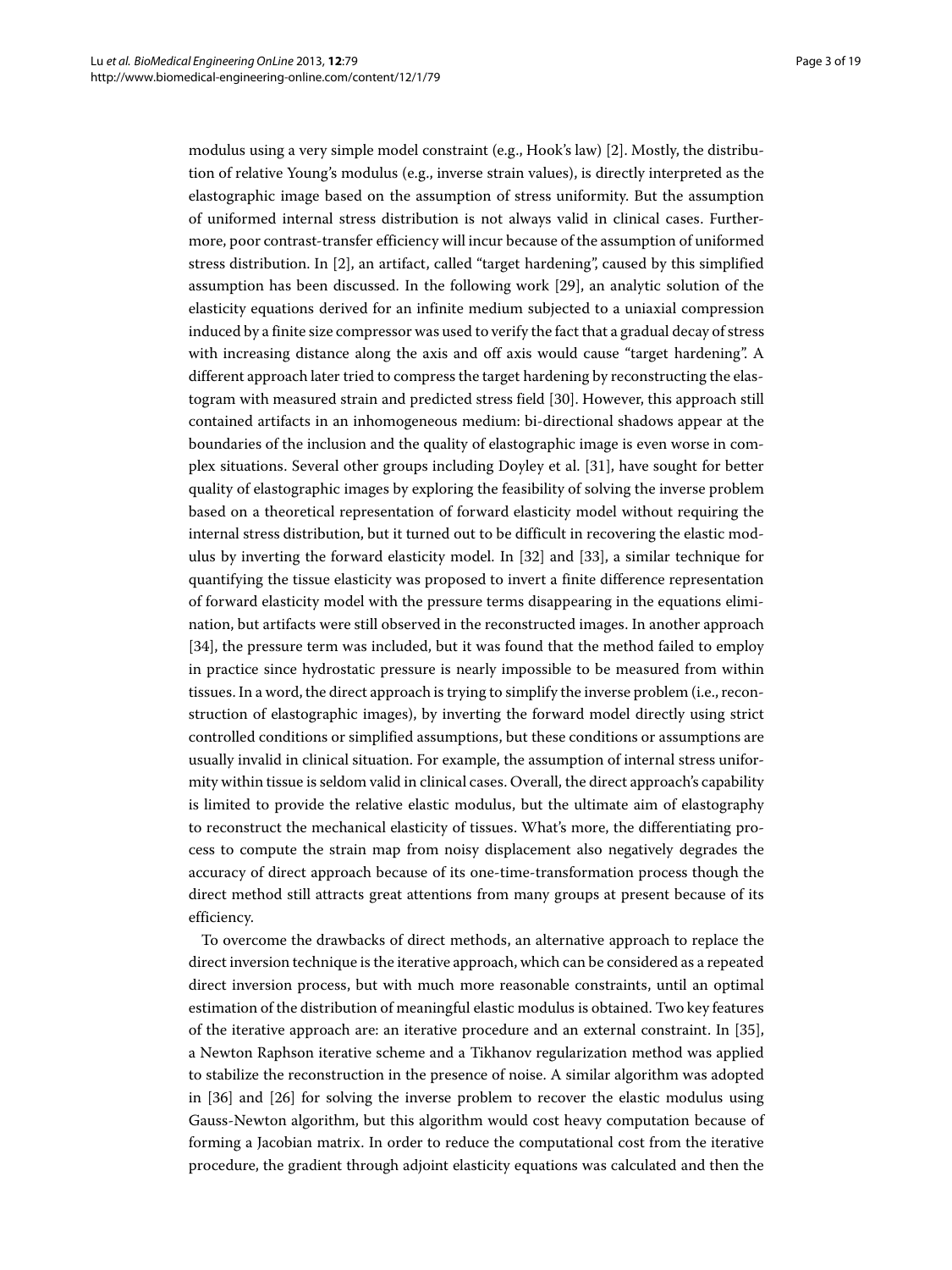direction of gradient descent was used to find the optimal estimation [\[37\]](#page-18-16). In order to better recover smooth kinematic functions, one iterative two-dimensional phase-matching method was developed to reconstruct a two-dimensional displacement vector field during acquisition of two successive RF-echo data frames [\[38\]](#page-18-17). Another work employed a split-and-merge strategy, which used the strain images to provide a priori knowledge of relative stiffness distribution to reduce the computation time and avoid singularity in solving the inverse problem, to estimate the elastic modulus over the image sequence [\[39\]](#page-18-18). In the direct approach, simplified constitutive models can be directly inverted, but easily destroyed by the noises from measurement and complex tissue deformation. Therefore, the mechanical models with the ability of self-correcting to minimize the cost function that measures the goodness of fit between computed and measured data are always adopted in the iterative approach. For example, a finite element (FE) model with appropriate mathematical description of the object was adopted as the constraint to reconstruct the modulus of elasticity in [\[23\]](#page-18-2); in prostate elastography or intravascular elastography where the compression direction is radial, one FE-based approach was developed to study the reconstruction of tissue elasticity for ultrasound elastography in the polar coordinates [\[40\]](#page-18-19); since the material properties of lesion is important to the FE model, one iterative approach that used a FE model was developed to reconstruct the Young's modulus from the measured force-displacement slope [\[41\]](#page-18-20).

The iterative approach with a biomechanical model constraint was even named as a model-based method in [\[28\]](#page-18-7). In [\[28\]](#page-18-7), a comparative evaluation of the model-based method and direct approach was conducted, and a conclusion that better contrast transfer efficiency could be achieved particularly for the high-contrast inclusions. However, the model-based method is fraught with three major defects: model-data discrepancy, measurement noise and no unique result. The model mismatch and the measurement noise will undoubtedly compromise the quality and accuracy of the ensuing elastograms. The reason for non-unique solution is that there is no guarantee of producing unique modulus elastograms as the ill-posed nature of inverse elasticity problems. Nevertheless, with the assistance of iterative procedure and meaningful biomechanical model, the iterative approach should be able to perform better than direct methods for the recovery of absolute values of elastic modulus if three major defects can be properly handled.

To overcome the defects of the mode-based approach mentioned above, we have introduced a stochastic model-based algorithm in our previous paper [\[42\]](#page-18-21). Different from earlier approaches, this algorithm treats the displacement and Young's modulus as random variables that need to be estimated together from ultrasonic RF signals: an EKF runs iteratively until it converges to the steady state of deformed tissue, and the optimal estimation of the full displacement field and Young's modulus are computed in a MMSE sense. Furthermore, the model-data discrepancy and measurement noise are treated as white noises after the biomechanical model is transformed into the stochastic state space. However, in [\[42\]](#page-18-21), we only present qualitative comparison in the preliminary results. In this paper, three groups of data, synthetic data, phantom data and patient data, are used to show the ability of our framework in recovering the absolute values of elastic modulus. The results and quantitative comparisons prove that this algorithm is a practicable way to suppress artifact noise. In the end, one fact should be pointed out that it is straightforward to apply our strategy to other forms of quasi-static elastography, but only two dimensional quasi-static ultrasound elastography are studied in this paper because of limited space.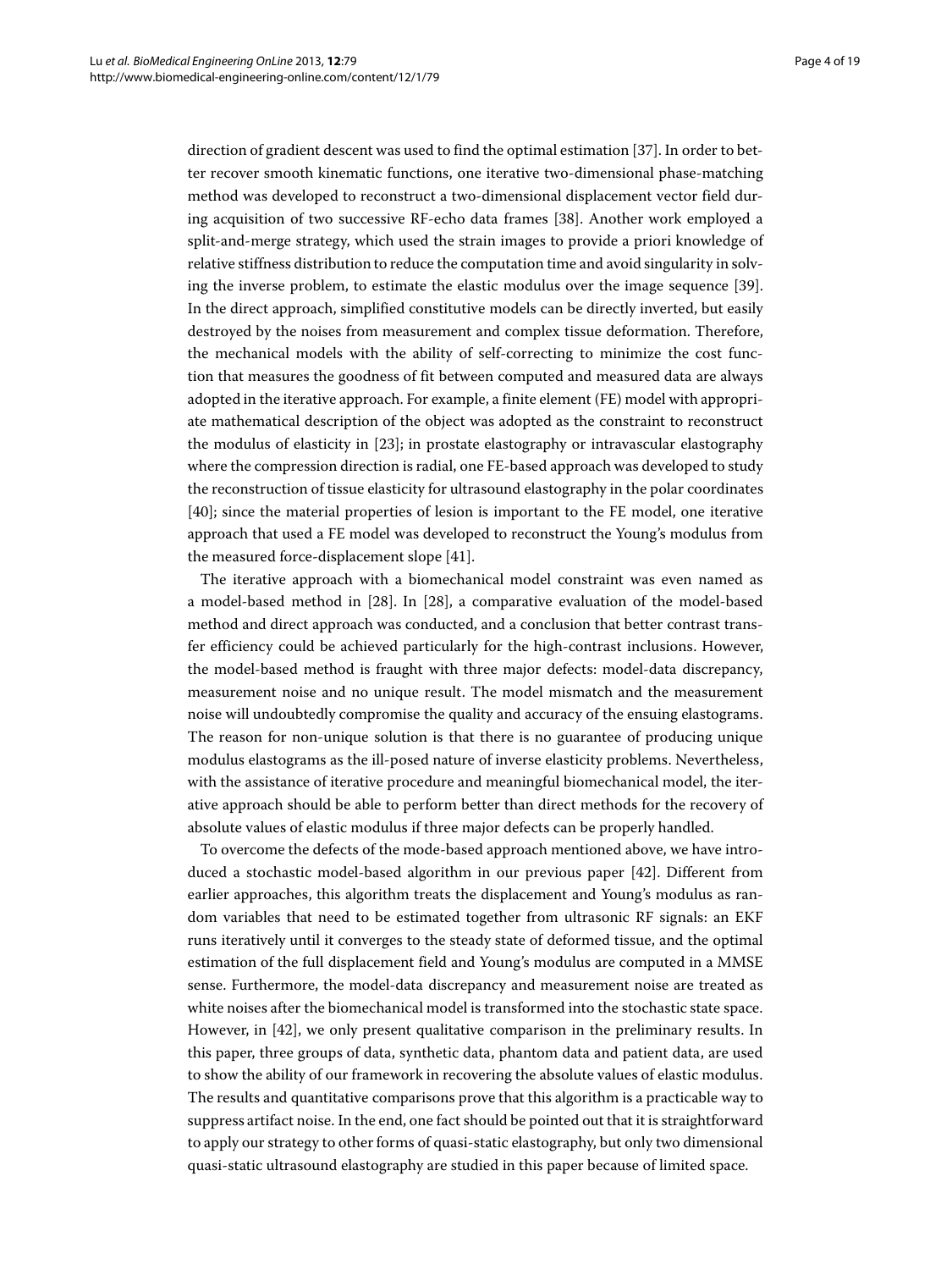The rest of this paper is organized as follows: section ['Methodology'](#page-4-0) describes the details of our elasticity reconstruction method: the linear elasticity and its finite element implementation are introduced, followed by the discussion about the integration of the stochastic state space strategy and the dynamic equation for the quasi-static ultrasound elastography. In section ['Experiments and results',](#page-9-0) the results obtained from the experiments using simulated data, real phantom data and in-vivo clinical data are presented and discussed respectively. In each set of data, our results are compared to the strain-based maps. As the ground truths are available in simulation and phantom studies, the accuracy and robustness of our framework are evaluated by comparing the results generated by our strategy to the ground truths. In the clinical experiment, the elastographic images are compared to CT images with lesions indicated by the doctor. Finally, the discussion of our framework, concluding remarks and future research endeavors are outlined in section ['Discussion'.](#page-14-0)

## <span id="page-4-0"></span>**Methodology**

# **Linear elasticity**

In order to construct a meaningful, yet computationally feasible computing scheme, material properties of the tissue should be properly modeled. In general, the biological tissue is a non-rigid object that deforms over time and has very complicated material properties in terms of the underlying constitutive laws [\[43\]](#page-18-22). However, in this paper, we only study the quasi-static ultrasound elastography, which is to utilize a steady state quasi-static excitation on the tissues using the ultrasound transducer. Since the tissue is compressed slightly during quasi-static elastography, constitute law of linear elasticity is still valid [\[2\]](#page-17-1). Hence, for computational simplicity, in our current two dimensional implementation, the linear isotropic continuum material is adopted to describe the mechanical behavior of the tissue during the quasi-static elastography, and the relationship of the stress  $\sigma$  and the strain  $\epsilon$  obeys the Hooke's law [\[44\]](#page-18-23):

$$
\sigma = S\epsilon \tag{1}
$$

where *S* is the strain-stress matrix.

For the two dimensional case discussed in this paper, let  $u(x, y)$  and  $v(x, y)$  be the displacement along the *x*- and *y*-axis of a point, the infinitesimal strain tensor  $\epsilon$  of the point is:

$$
\epsilon = \begin{bmatrix} \frac{\partial u}{\partial x} \\ \frac{\partial v}{\partial y} \\ \frac{\partial u}{\partial y} + \frac{\partial v}{\partial x} \end{bmatrix}
$$
 (2)

In two-dimensional situation, under the plane strain condition [\[44\]](#page-18-23), strain-stress matrix *S* can be derived as:

$$
S = \frac{E}{(1+\nu)(1-2\nu)} \begin{bmatrix} 1-\nu & \nu & 0\\ \nu & 1-\nu & 0\\ 0 & 0 & \frac{1-2\nu}{2} \end{bmatrix}
$$
 (3)

*S* is a material-dependent matrix, *E* stands for the Young's modulus, and ν stands for the Poisson's ratio. Here, the Young's modulus *E* and the Poisson's ratio ν are two materialspecific parameters. This fact that the internal stress caused by the deformation is a function of the displacement vector and the material parameters is quite clear from these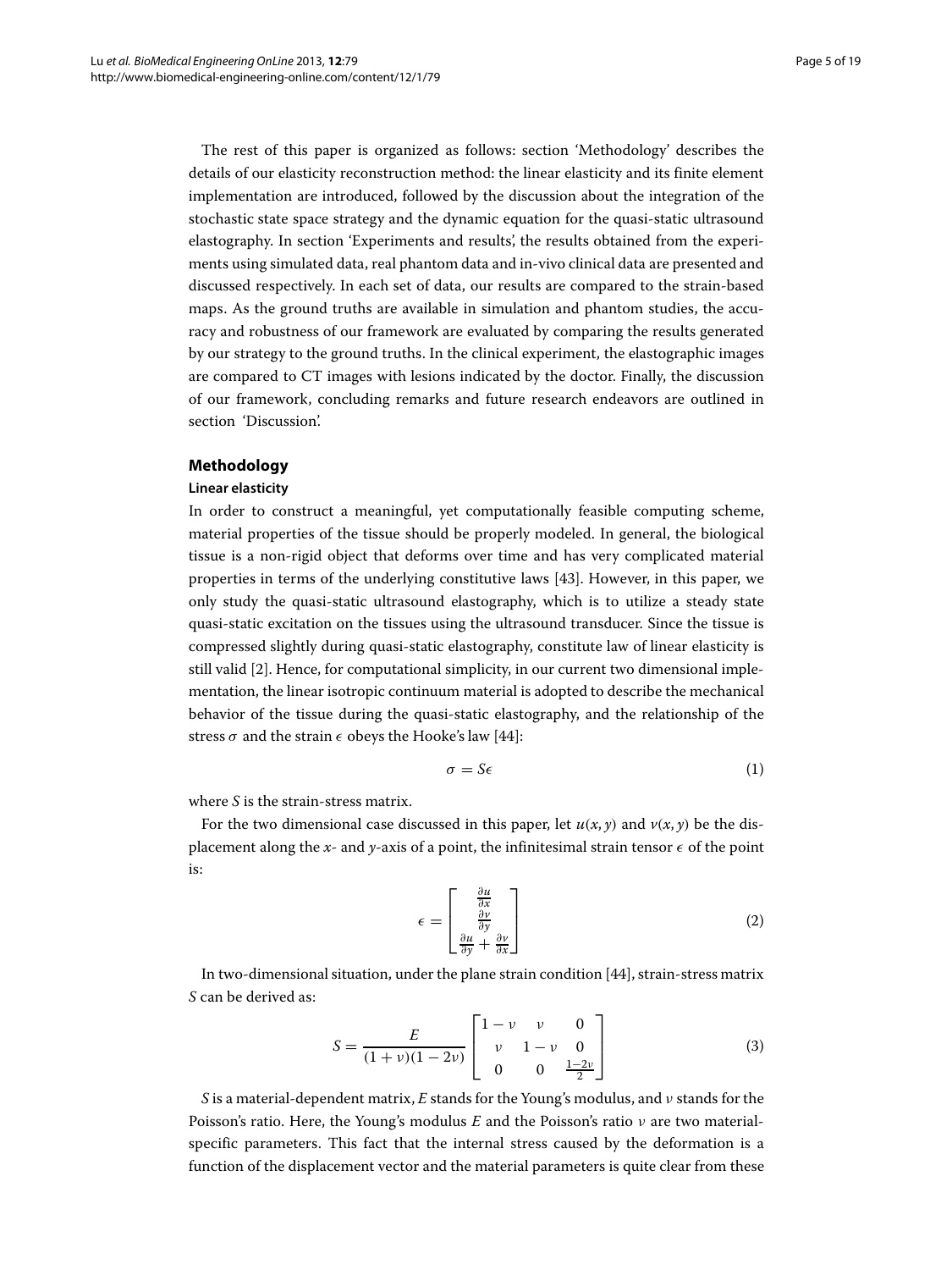equations. Ideally, the problem could be tackled in three dimension to avoid the throughplane motion effect, but in this paper we only study the two-dimensional problem because the images of quasi-static ultrasound elastography are two dimensional data collected by the linear array of ultrasonic probe. Further, a linear material model is used to illustrate the basic ideas and rationales of a joint estimation strategy to recover the distribution of real elasticity for quasi-static ultrasound elastography, but more realistic models can be easily adopted into current framework in the future works.

# **Stochastic finite element method**

In the past decades, the deterministic finite element method has been able to provide an effective and convenient platform for biomechanical studies in the past decades [\[45](#page-18-24)[,46\]](#page-18-25). However, it does not have the capability to process the uncertainties of material properties, and kinematic observations, i.e., measurements of the displacement. Especially the ultrasound imaging-derived data are usually corrupted by noises of various nature. It is thus necessary to develop a strategy, the stochastic finite element method (SFEM), which has been used widely for structural dynamic analysis in probability analysis frameworks [\[47,](#page-18-26)[48\]](#page-18-27), to process the data from the ultrasound elastography. The main difference between SFEM and finite element method (FEM) is that material properties are deterministic variables in FEM, but are described by random fields, possibly with known prior statistics in SFEM.

In order to build our implementation of SFEM for the quasi-static ultrasound elastography, a Delaunay triangulated finite element mesh is constructed at the first image frame before compression. An isoparametric formulation defined in a natural coordinate system is used, where, for tri-nodal linear element, the basis functions are linear functions of the nodal coordinates [\[44\]](#page-18-23). With mesh constructed, assuming that the material parameters *E* (Young's modulus) and ν (Poisson's ratio) are temporally constant but varying spatially, we can have the following dynamic governing equation [\[44\]](#page-18-23):

<span id="page-5-0"></span>
$$
M\ddot{U} + C\dot{U} + KU = R \tag{4}
$$

where *M*, *C* and *K* are the mass, damping and system stiffness matrices, *R* is the load vector, and *U* is the displacement vector. In this work, *U* consists of  $u(x, y)$  and  $v(x, y)$ . The calculation of *M*, *K* and *C* matrices are the standard FEM procedure, which can be read in [\[44\]](#page-18-23). Because the tissue density can be generally considered to be uniform over the region of interest, *M* is a known function of the material density and is temporally and spatially constant. *K* is a function of the constitutive law of material, which is linear elasticity here, and is related to the material-specific Young's modulus and Poisson's ratio, which are considered as constants temporarily in this study. In our framework, these two local material parameters are treated as random variables with known a priori statistics, and will be estimated along with the motion parameters. The damping matrix C is frequency dependent, and we assume small proportional Rayleigh damping with  $C = \alpha M + \beta K$  in our implementation. In Rayleigh damping  $\alpha$  is the mass proportional Rayleigh damping coefficient and  $\beta$  is the stiffness proportional Rayleigh damping coefficient [\[44\]](#page-18-23). In practice, it is difficult to determine the damping parameters because they are frequency dependent. We assume Raleigh damping for the very low damping biological tissue during quasi-static elastography, and fix the two weighting constants to be 1%.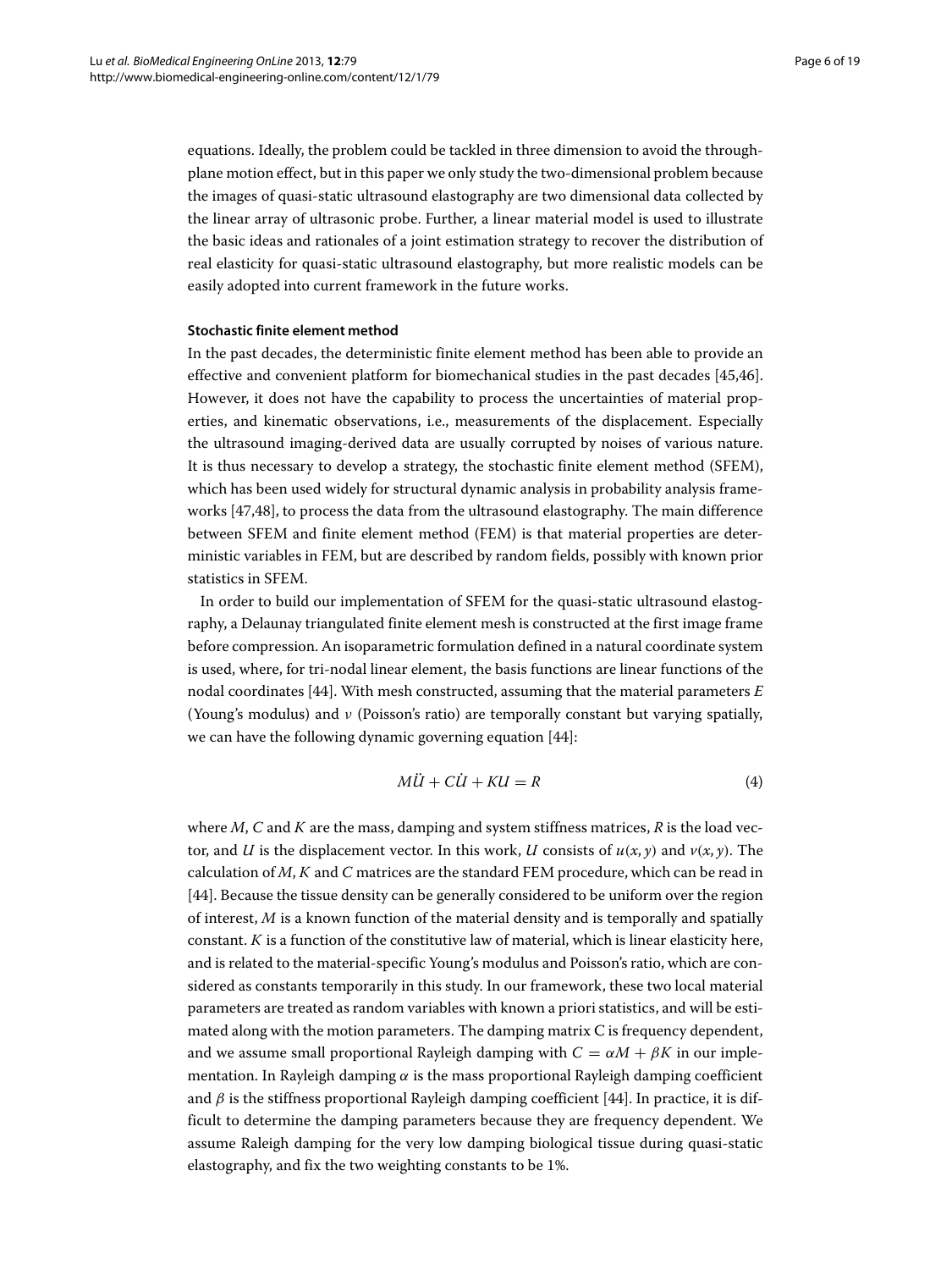#### **State space representation**

In order to employ our filtering strategy to integrate biomechanical model, the dynamics equation (Equation [\(4\)](#page-5-0)) needs to be transformed into a state-space representation of the continuous-time linear stochastic system. First the kinematic vector  $x(k)$  and the material parameter vector  $\theta$  are defined as:

$$
x(t) = \begin{bmatrix} U(t) \\ \dot{U}(t) \end{bmatrix} \tag{5}
$$

$$
\theta = \begin{bmatrix} E \\ v \end{bmatrix} \tag{6}
$$

Where the kinematic vector  $x(t)$  is consisted of displacement  $U(t)$  and velocity  $\dot{U}(t)$ information, and the material parameter vector  $\theta$  is consisted of Young's modulus *E* and Poisson's ratio ν. In general, tumor inclusion or tissue blocked from its blood nutrients is stiffer than normal tissue, which mostly reflects in the variation of *E*. Since benign and cancerous tumors usually have distinguishing elastic properties (i.e., different Young's modulus value), the value of Poisson's ratio can be fixed in the following implementation. For example, as one of incompressible materials, the Poisson's ratio of tissue can be set close to 0.5.

The state space representation of Equation [\(4\)](#page-5-0) becomes

<span id="page-6-0"></span>
$$
\dot{x}(t) = A_c x(t) + B_c W(t) + n(t) \tag{7}
$$

where  $n(t)$  is the process noise which is an additive, zero-mean, white noise  $(E[n(t)] = 0;$  $E[ n(t) n(s)'] = Q_n(t) \delta_{ts}$ , where  $Q_n$  is the process noise covariance). Process noise cannot be ignored if model-data discrepancy exists. The system matrices  $A_c$ ,  $B_c$  and input forces *W*(*t*) are:

$$
A_c = \begin{bmatrix} 0 & I \\ -M^{-1}K & -M^{-1}C \end{bmatrix}
$$

$$
B_c = \begin{bmatrix} 0 & 0 \\ 0 & -M^{-1} \end{bmatrix}
$$

$$
W(t) = \begin{bmatrix} 0 \\ R(t) \end{bmatrix}
$$

An associated measurement equation, which describes the observations  $y(t)$  extracted from the ultrasonic RF data, can be expressed in the form:

<span id="page-6-1"></span>
$$
y(t) = Hx(t) + e(t)
$$
\n(8)

where  $e(t)$  is the measurement noise which is additive, zero mean, and white  $(E[e(t)] =$  $[0; E[ e(t)e(s)'] = R_e(t) \delta_{ts}$ , where  $R_e$  is the measurement noise covariance), independent of  $n(t)$ . Although the noise in the displacement measurement extracted from ultrasonic RF data might not be white Gaussian noise, the property of the noise from ultrasonic RF data is rarely available due to the complicated collecting process of ultrasonic RF data. Hence our best guess is to assume it is white Gaussian noise, which is one common treatment in engineering field [\[49](#page-18-28)[-51\]](#page-18-29). Furthermore, we found that the performance of this assumption is satisfied in the following experiments. *H* is the measurement matrix which should be specified by the relation between state vector  $x(t)$  and measurement vector  $y(t)$ .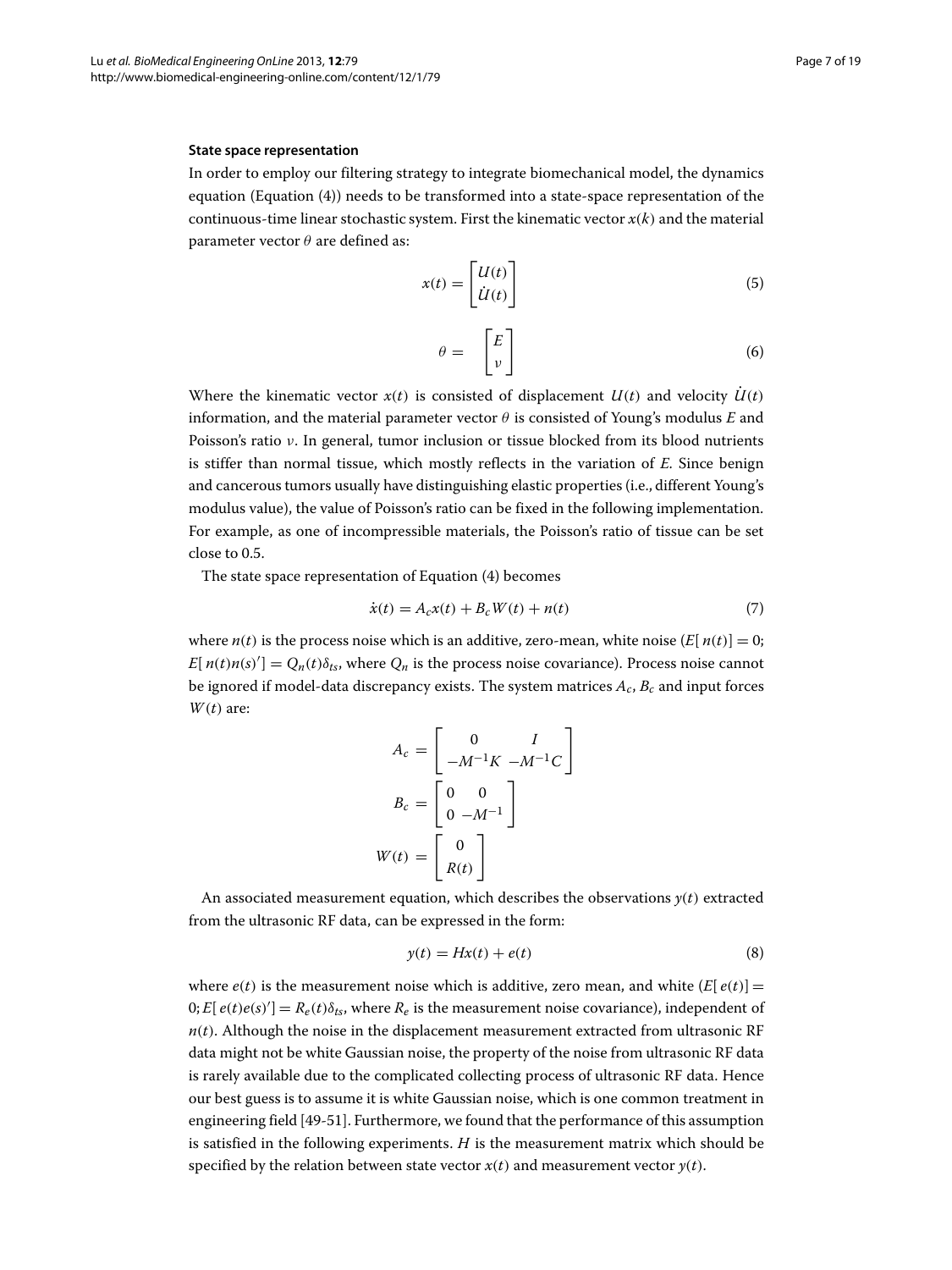In order to run the dynamic equation (Equation [\(4\)](#page-5-0)) in computer, it should be transformed into a discrete state-space equation, typically seen in control and estimation literature [\[50,](#page-18-30)[52\]](#page-18-31). We discretize Equation [\(7\)](#page-6-0) and [\(8\)](#page-6-1) over a constant time interval *T*. Since the interval *T* is always a known constant, we can replace *kT* with *k* in following equations

$$
x(k + 1) = Ax(k) + Bw(k) + n(k),
$$
\n(9)

where

$$
A = e^{A_c T}, \tag{10}
$$

$$
B = A_c^{-1} (e^{A_c T} - I) B_c \tag{11}
$$

The associated discrete measurement equation is:

$$
y(k) = Dx(k) + e(k)
$$
\n(12)

where  $y(k)$  is the measurement vector contained the displacement extracted from ultrasound RF data. In most quasi-static elastography, only the axial components of displacement vector are extracted. Therefore, the corresponding place of *D* will be set to 1 or 0 according to the available measurement data.  $n(k)$  and  $e(k)$  are process noise and the measurement noise respectively.

In order to perform the estimation of the material parameter distribution, the state vector *x* is augmented by the material parameter vector  $\theta$  to form the new state vector *z*:

$$
z = [x, \theta]^T \tag{13}
$$

Accordingly, the new augmented state equation is:

<span id="page-7-0"></span>
$$
z(k+1) = f(z(k), w(k)) + v_s(k)
$$
\n(14)

with

$$
f(z(k), w(k)) = \begin{bmatrix} A(\theta)x(k) + B(\theta)w(k)) \\ \theta \end{bmatrix}
$$
 (15)

$$
\nu_s(k) = \begin{bmatrix} \nu(k) \\ 0 \end{bmatrix} \tag{16}
$$

Where  $v(k)$  is the process noise, introduced by the model mismatch. The new augmented measurement equation is derived:

<span id="page-7-1"></span>
$$
y(k) = h(z(k)) + e_o(k),
$$
\n(17)

with

$$
h(z(k)) = [D, 0] \begin{bmatrix} x(k) \\ \theta(k) \end{bmatrix}
$$
 (18)

$$
e_o(k) = e(k) \tag{19}
$$

Using previous assumptions of noises, the augmented noises are also Gaussian with distribution:

$$
\nu_s(k) \sim N(0, Q_s), \quad \text{where } Q_s = \begin{bmatrix} Q_v & 0 \\ 0 & 0 \end{bmatrix} \tag{20}
$$

$$
e_o(k) \sim N(0, R_o), \quad \text{where } R_o = R_e \tag{21}
$$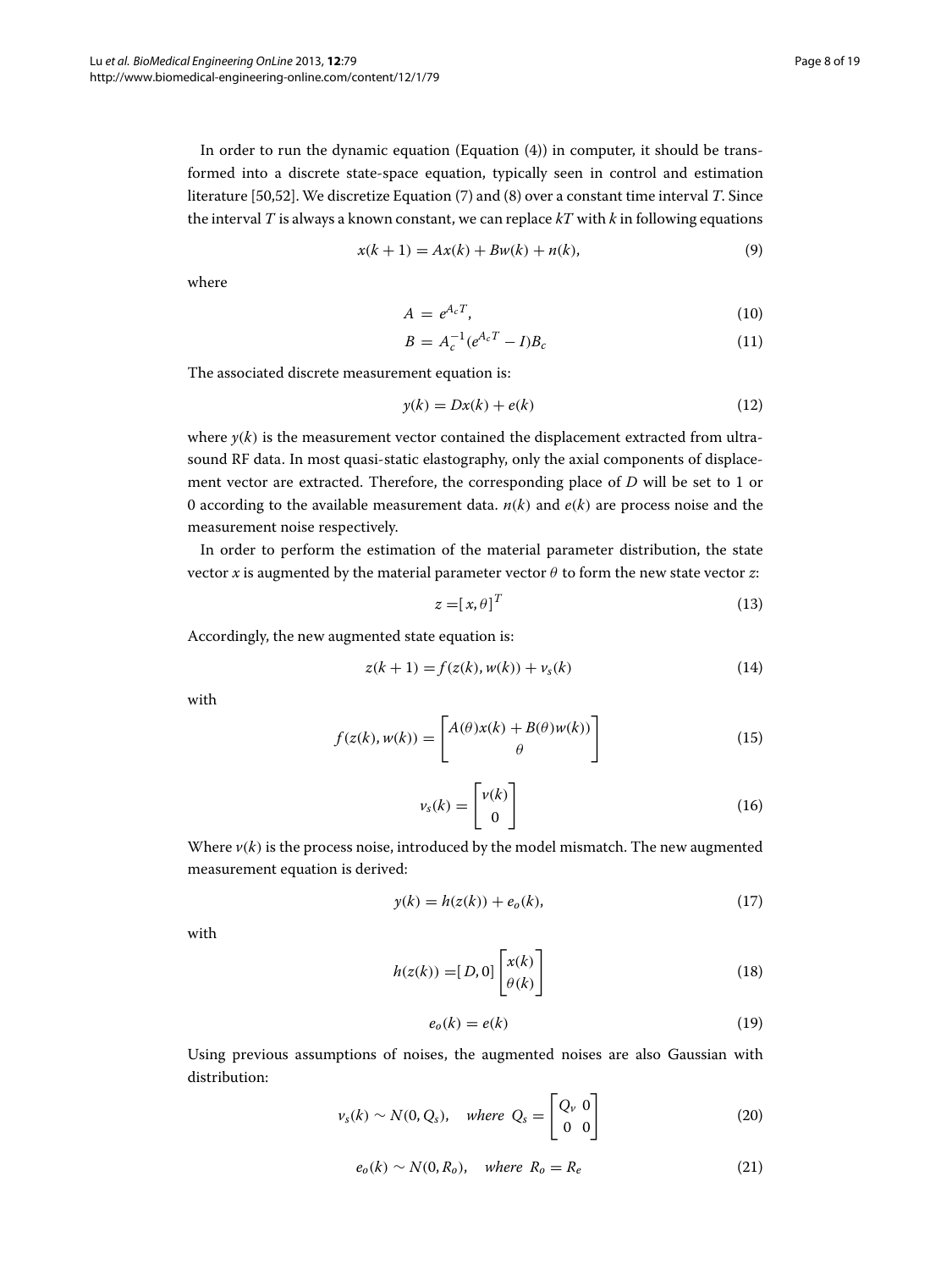# **Extended kalman filter (EKF) for joint state estimation**

The reconstruction of quasi-static elastographic image now can be defined as calculating the optimal estimates of the nonlinear state-space estimation problem represented by the Equation [\(14\)](#page-7-0) and [\(17\)](#page-7-1) above. This leads to solve this nonlinear estimation problem using the EKF framework, which is to linearize the augmented state (Equation [\(14\)](#page-7-0)) at each time step and perform a recursive procedure with natural block structure to estimate the material parameter. EKF operates like Kalman filter, adopting the same form of feedback control in estimation: the filter makes an estimation of the state at one moment and then obtains feedback in form of measurements. The operations of EKF can be divided into two steps: time update equations and measurement update equations. Time update equations are responsible for projecting forward the current state and error covariance estimates to obtain the priori estimates for the next time step, while the measurement update equations are responsible for the feedback with the posterior data.

Initializing the filter with  $\hat{z}^-(0) = \hat{z}_0$  and  $P(0) = \sum_0$ , the EKF runs sequentially as follows:

(1) compute the prior estimation of the state, from *<sup>t</sup>* <sup>−</sup> <sup>1</sup> to <sup>t</sup>:

<span id="page-8-0"></span>
$$
\widehat{z}^-(t) = f(\widehat{z}(t-1), w(t)),\tag{22}
$$

(2) project the error covariance from  $t - 1$  to t:

$$
P^{-}(t) = F_t P(t-1) F_t^T,
$$
\n(23)

(3) compute the Kalman gain at <sup>t</sup>:

$$
G(t) = P^{-}(t)H^{T}(HP^{-}(t)H^{T} + R_{0})^{-},
$$
\n(24)

(4) compute posterior estimation of the state with the measurement at <sup>t</sup>:

$$
\widehat{z}(t) = \widehat{z}^-(t) + G(z(t) - h(\widehat{z}^-(t))),\tag{25}
$$

(5) update the error covariance at <sup>t</sup>:

<span id="page-8-1"></span>
$$
P(t) = (I - G(t))(z(t) - h(\hat{z}^{-}(t))),
$$
\n(26)

(6) repeat (1)-(5) to convergence. The needed quantities for Equations [\(22\)](#page-8-0)-[\(26\)](#page-8-1) are defined by:

$$
F_t = \frac{\partial}{\partial} f(z(t), w(t))|_{z=\hat{z}} = \begin{bmatrix} A(\hat{\theta}) & M_t \\ 0 & I \end{bmatrix}
$$
 (27)

$$
H(\widehat{z}(t)) = \frac{\partial}{\partial} h(z(t))|_{z=\widehat{z}} = \left[D \ 0\right]
$$
\n(28)

$$
M_t = \frac{\partial}{\partial \theta} (A(\theta)\widehat{x}(t) + B(\theta)w(t))|_{\theta = \widehat{\theta}}
$$
\n(29)

In our implementation, the initial error covariance matrix  $P(0)$  consists of four parts:

$$
P(0) = \begin{bmatrix} P_1(0) & P_2(0) \\ P_2^T(0) & P_3(0) \end{bmatrix}
$$
 (30)

 $P_1(0)$ ,  $P_3(0)$  are the sub-matrices inside the initial error covariance matrix related to the trustworthiness of the kinematic functions and material parameters respectively, and  $P_2(0)$  is the kinematics-material correlation sub-matrix, which is a zero matrix in this paper.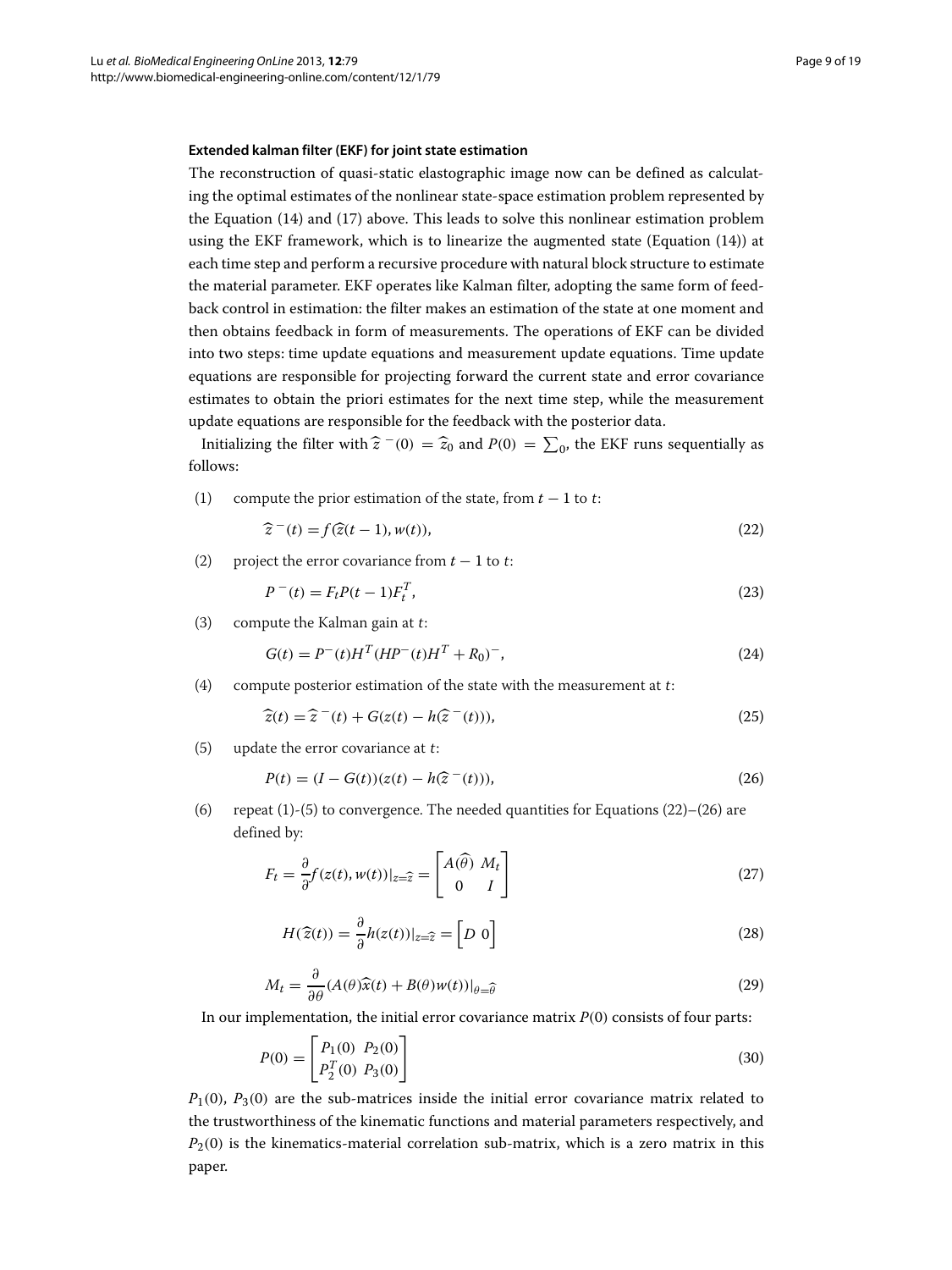# **Summary of the algorithmic flow**

As described above, the system vector *z*, which consists of kinematic vector *x* and material vector  $\theta$ , is updated through the EKF filtering framework, but in this implementation we only have one set of data from quasi-static elastography, i.e., one frame of displacement measurement acquired in deformed configuration. In Figure [1,](#page-9-1) the flow chart of our filtering framework is illustrated. If the difference between the estimate of current time step and the estimate of previous time step is small enough, the operation of EKF will be terminated and the final estimate will be considered as close enough to the optimal estimation. Therefore, through our filtering framework, a quantification of the internal material properties distribution jointly with kinematic state could be recovered from the ultrasonic RF data collected from quasi-static elastography.

# <span id="page-9-0"></span>**Experiments and results**

In order to demonstrate the performance of our filtering framework, we design three groups of experiments using synthetic data, phantom data and clinical data respectively. All the codes in the following experiments are implemented in Matlab R2013a (MathWorks Corporation, USA) and run in a desktop computer with a core 2 intel CPU and 12G memory.

# **Synthetic data**

The tissue examined in the quasi-static ultrasound elastography is a three dimensional object, but the elastographic image collected by the ultrasound probe is two dimensional data. Hence, in the first experiment, the scanned area of elastography is treated as one rectangular area, which consists of two distinguished parts (inclusion and background) with different materials parameters  $(E_v=15KPa$  and  $v_v=0.47$  for the inclusion part, and  $E_b$ =7KPa and  $v_b$ =0.47 for the background part). In order to generate authentic ground truth, the mechanical deformation of the cylinder is simulated in ABAQUS (DS Simulia Corporation, USA) as the ground truth: a constant pressure  $P=1$ KPa is then applied on the top of the cylinder, and then the deformation ratio is calculated using the maximized displacement of the top boundary divided by the height of cylinder, which is 3% in this simulation. Then deformation of the rectangular cross-section of cylinder is extracted out from the simulation: the rectangular cross-section of cylinder is first divided into a triangular mesh consisted of 231 nodes and 400 triangular elements; then, the displacements and velocities of 231 nodes are exported from ABAQUS as the ground truth. Because

<span id="page-9-1"></span>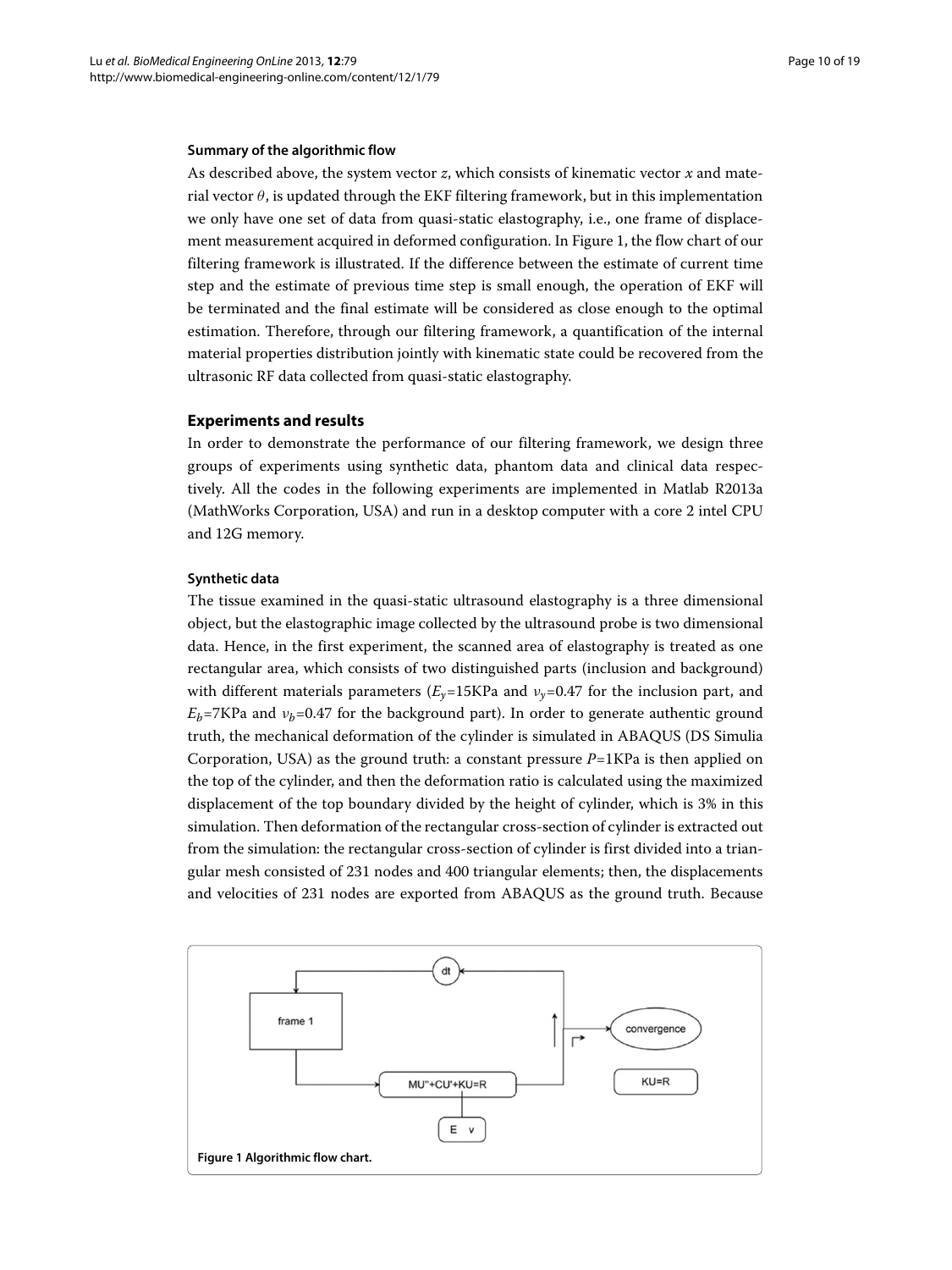the deformation in this experiment is small, we set right-angled equilateral triangle elements in the ABAQUS to do the FEM analysis. During the experiment of our model-based algorithm using the synthetic data, Young's modulus is treated as a constant inside each triangular element, but the value of Young's modulus can vary from element to element. Hence, the values of Young's modulus of those 400 elements are estimated jointly with kinematic functions through our filtering framework.

To evaluate the performance of the framework under different noises, two sets of simulated displacement data with different signal-to-noise ratio (SNR) ((1) 55.1*dB*; (2) 29.9*dB*) are generated from the ground truth in this way: 1) simulated displacement data are exported from ABAQUS; 2) two levels of white Gaussian noise are added into the simulated displacement data. It is convenient to generate simulated displacement with different SNR in Matlab platform, such as using wgn function or awgn function. The axial strain maps calculated from noisy displacement data are first inverted as the relative Young's modulus as the output of a conventional strain-based algorithm with the assumption of stress uniformity [\[2\]](#page-17-1) as the comparison to the results of the following filtering experiments ((j) and (k) of Figure [2\)](#page-11-0). The estimated results of Young's modulus over triangular mesh using 55.1*dB* and 29.9*dB* data are shown in (b) and (c) of Figure [2](#page-11-0) without smoothness. Interpolated results of Young's modulus for 55.1*dB* and 29.9*dB* data are illustrated in  $(f)$  and  $(g)$  of Figure [2](#page-11-0) respectively over the triangular mesh. In order to evaluate the effect of different noises on our framework, the estimated strain maps of our filtering framework are illustrated in (h) and (i) of Figure [2,](#page-11-0) in comparison to the noisy strain maps generated from the ground truth in (d) and (e) of Figure [2.](#page-11-0) In (j) of Figure [2,](#page-11-0) the middle line of (f) and (g) of Figure [2](#page-11-0) and the deviation of neighboring zone (i.e., the distribution of modulus along the center zone), are illustrated. In (k) of Figure [2,](#page-11-0) the middle line and the deviation of neighboring zones of our filtering framework and the relative Young's modulus from the conventional strain-based method are compared together. For two groups of simulated data using in our filtering method, the mean values of *P*1 and *P*3, parts of error covariance matrix *P*, are calculated in every iteration and displayed in Figure [3.](#page-12-0)

# **Phantom data**

After testing our filtering framework in the simulated data, two sets of real ultrasonic RF data collected from different phantoms are used to evaluate the performance of our filtering framework in this section. The first set of data is collected in one Elasticity QA Phantom (Model 049, CIRS Inc. USA) using a PC-based Ultrasonix RP ultrasound machine (Ultrasonix Medical Corporation, Burnaby, BC, Canada). The true distribution of Young's modulus of this set of data is: 80kPa for the inclusion and 25kPa for the background part. The axial components of displacement is extracted out from this set of data using a phase-shift method [\[53\]](#page-18-32). The second set of data is provided online in public, which is also collected from another Elasticity QA Phantom [\[54\]](#page-18-33). The true distribution of Young's modulus of this set of data is: 55kPa for the inclusion part and 33kPa for the background part. The two-dimensional displacement filed of the second set of data is also provided online in public by [\[54\]](#page-18-33). In the following experiment, the relative Young's modulus is still calculated by inverting axial strain maps based on the assumption of stress uniformity [\[2\]](#page-17-1). In Figure [4,](#page-12-1) the estimated results of our model-based algorithm, the strain image, the image of strain-based method, and the strain profiles along the center line of strain-based method and our method are displayed together for comparison A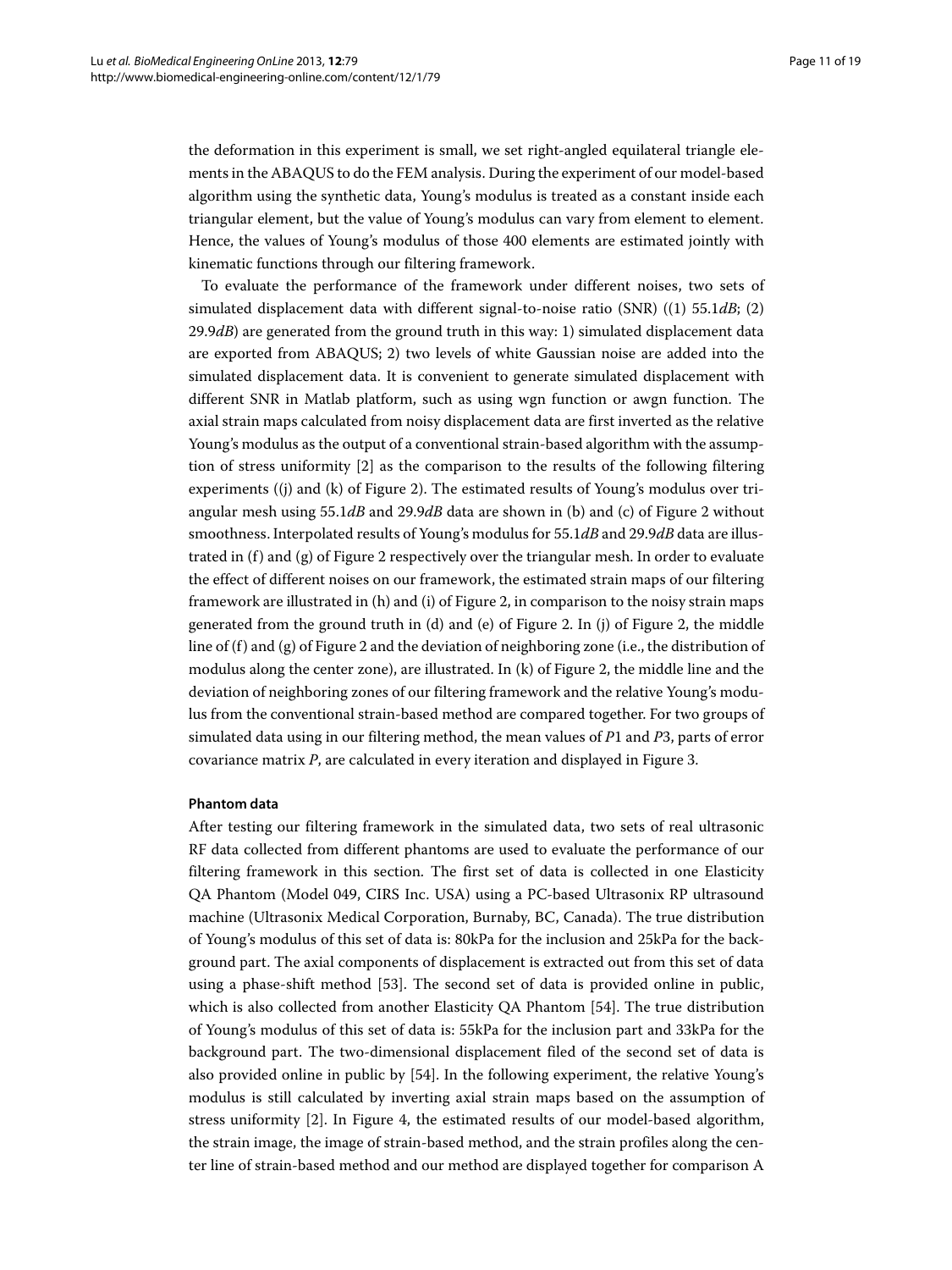

<span id="page-11-0"></span>quantitative comparison of image contrast is also shown in Table [1.](#page-13-0) The numbers inside the brackets of Table [1](#page-13-0) are mean values of Young's modulus of the inclusion part and background part. In this table, the ideal contrast is compared to the actual contrast in different deformation ratios for two sets of phantom data.

# **Clinical data**

Three sets of patients' ultrasonic RF data are provided online in public [\[54\]](#page-18-33). These data were collected from patients undergoing open surgical RF thermal ablation for liver cancer who were enrolled between February 6, 2008 and July 28, 2009. The clinical statuses of these patients are described in detail [\[54\]](#page-18-33). The ultrasound experiments were performed with the approval of the Health Science Research Ethics Committee of Johns Hopkins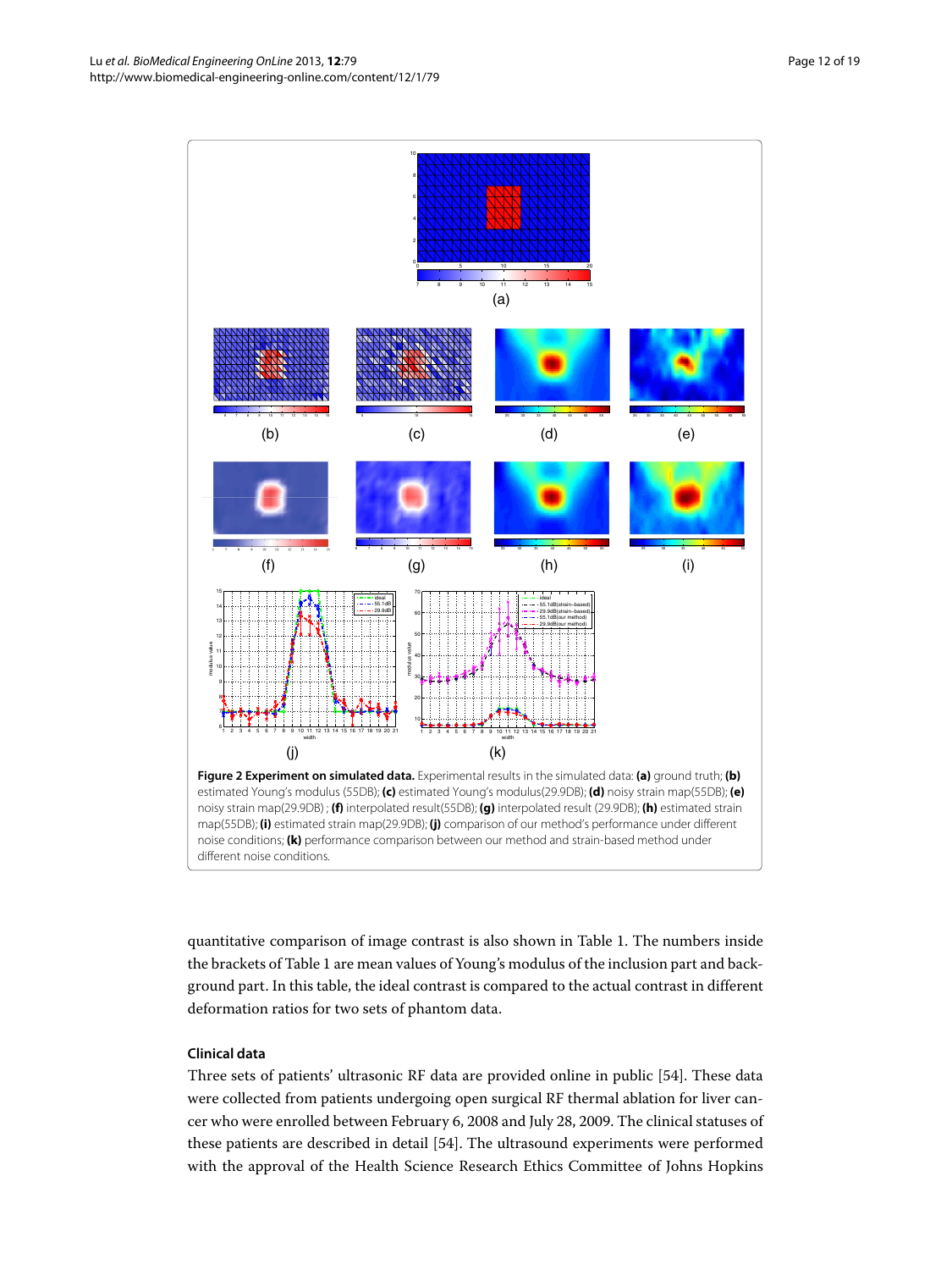

<span id="page-12-0"></span>University (JHU), and the participants provided written informed consent before beginning the experiment [\[54\]](#page-18-33). According to the previous reports on the mechanical property of liver tissue, the tissue with Young's modulus above 6KPa can be considered as lesion inside liver [\[55\]](#page-18-34). All the patients' data are processed in the same way as previous experiments in phantom data. Since the axial and lateral displacement measurements have been provided in [\[54\]](#page-18-33), the extraction of displacement is not necessary in this experiment. The initial conditions for all three sets of data are not exactly the same throughout the experiment though the data acquisition is performed on the same kind of organ tissue using the same equipment. For example, noise matrices  $Q_v$  and  $R_e$  need to be set empirically. According to our experience in the phantom data, the convergence of our filtering framework is not sensitive to the initial values of elements of system error covariance matrix



<span id="page-12-1"></span>Young's modulus of first set of data; **(c)** estimated Young's modulus of first set of data; **(d)** the comparison of Young's modulus profile along the central line between conventional strain-based method and our filtering framework for first set of data; **(e)** strain image of second set of data; **(f)** relative Young's modulus of second set of data; **(g)** estimated Young's modulus of second set of data; **(h)** the comparison of Young's modulus profile along the central line between conventional strain-based method and our filtering framework for second set of data.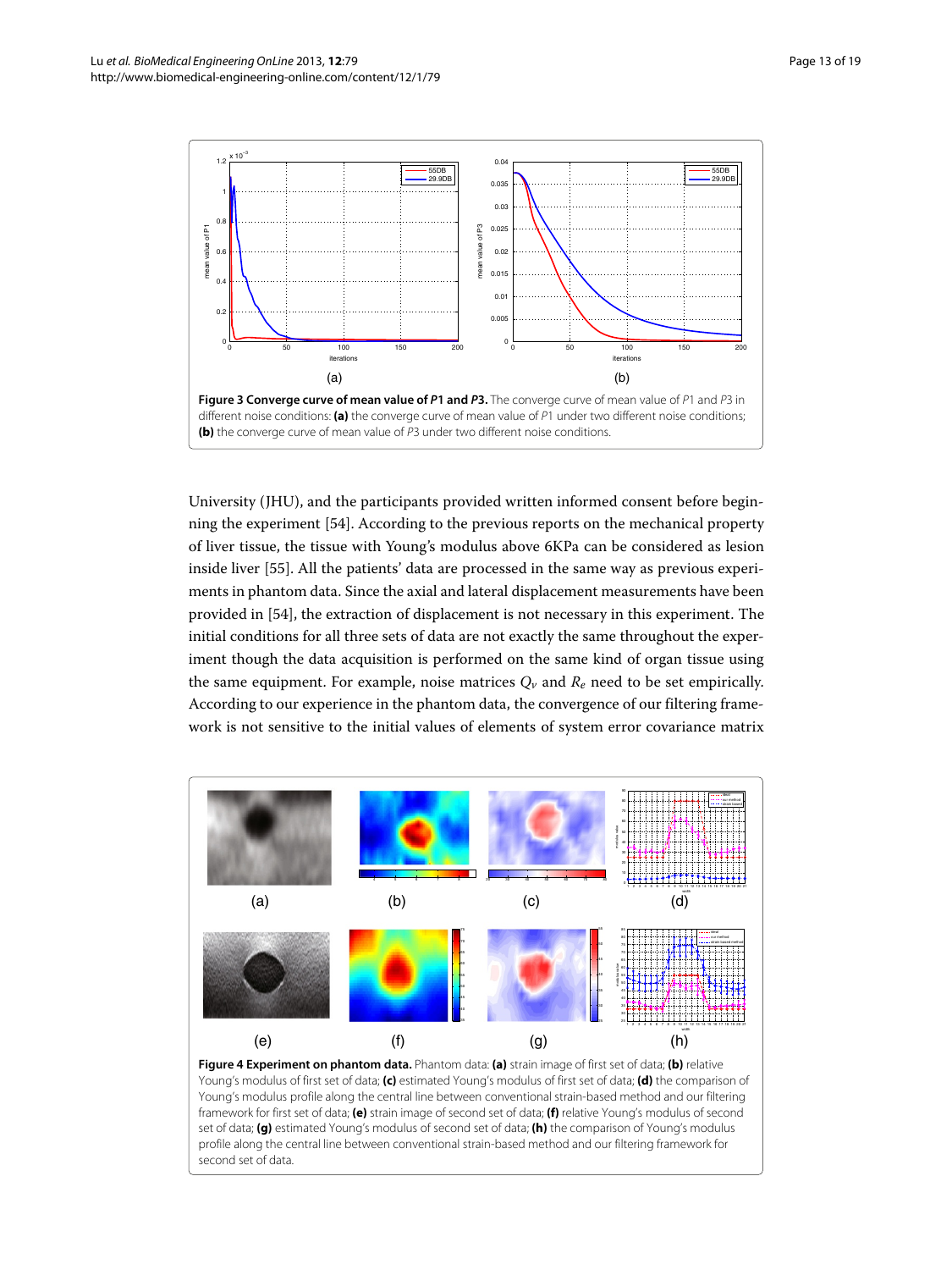|                    | Deformation ratio | <b>Actual contrast</b> | Ideal contrast |
|--------------------|-------------------|------------------------|----------------|
| First set of data  | በ 22%             | 1.9714(69/35)          | 3.2(80/25)     |
| Second set of data | 6.33%             | 1.4706(50/34)          | 1.6667(55/33)  |

<span id="page-13-0"></span>

|  |  |  |  | Table 1 Quantitive comparison of phantom data |
|--|--|--|--|-----------------------------------------------|
|--|--|--|--|-----------------------------------------------|

*P* because *P* can be automatically tuned during the EKF procedure as we have shown in Figure [3](#page-12-0) in previous experiments.

In Figure [5,](#page-13-1) patients' CT images scanned after RF ablation, strain images and our estimated results are illustrated respectively. In Figure [5,](#page-13-1) patients' CT images scanned after RF ablation and strain images are provided online in public by [\[54\]](#page-18-33). In CT images, the details of the organ structure is visible, but it is difficult to tell the abnormal tissue from the normal tissue without clinical experiences. The position of tumors in CT images are marked by clinical experts after RF ablation. However, in the strain images provided by [\[54\]](#page-18-33), it seems that the zones of abnormal tissue are much larger than the markers in CT

<span id="page-13-1"></span>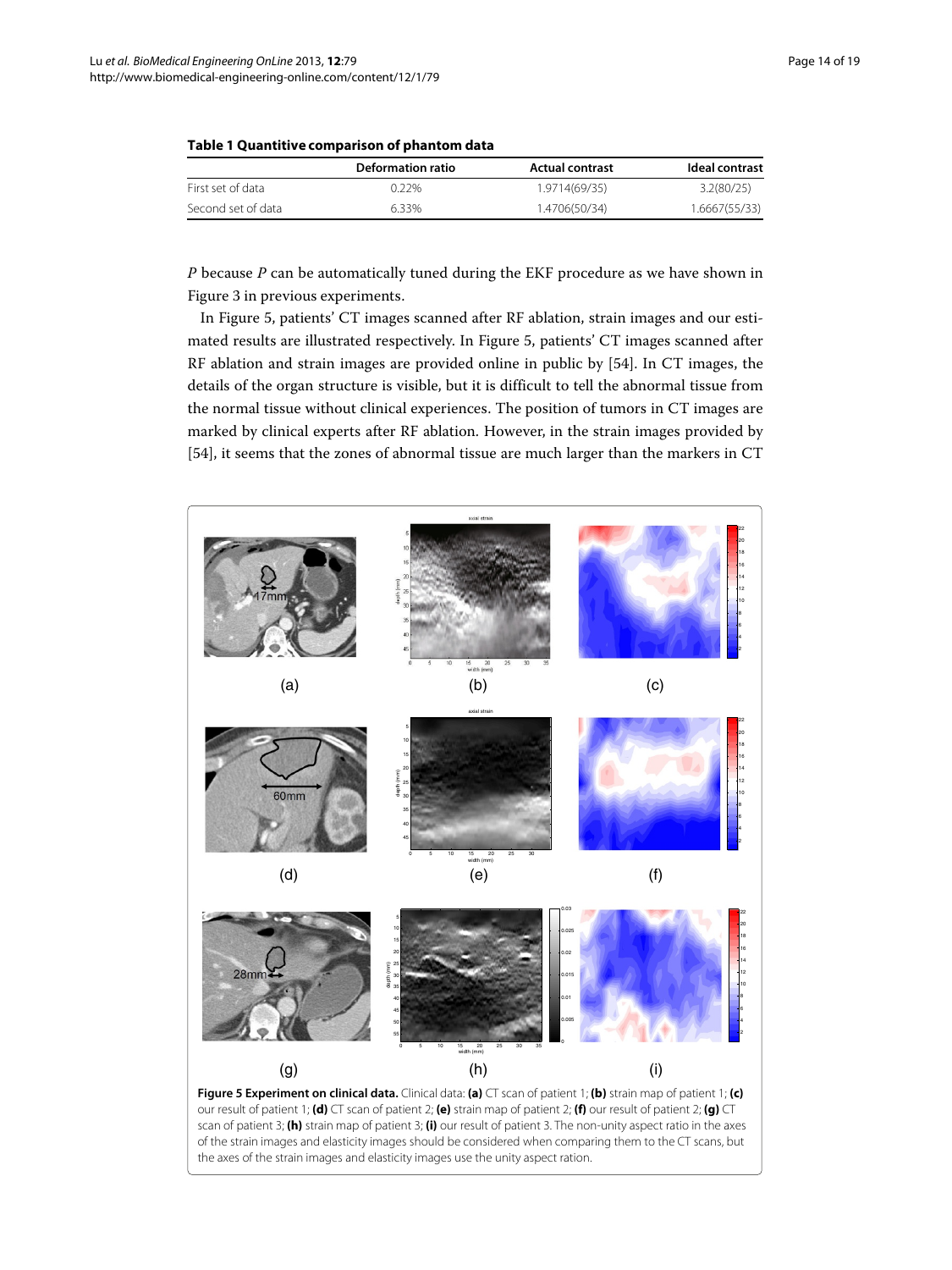images. However, the zones of abnormal tissue in our results are clearly smaller than those in the images generated by the strain-based method.

# <span id="page-14-0"></span>**Discussion**

In this paper, a filtering framework is proposed to recover the distribution of Young's modulus (i.e., a meaningful elastographic image), from sparse and noisy ultrasonic RF data using a biomechanical constraint. The experiments reported in this paper reveal several interesting aspects of our filtering framework, and potentially useful characteristics to solve the recovery problem of elasticity distribution in quasi-static ultrasound elastography. In general, the quality of estimated results is mainly influenced by following factors: noise, deformation ratio, boundary conditions, input information and computational cost.

Two kinds of noises have been studied above: measurement noise and process noise. In most of previous iterative approaches, the measurement noise is considered, but the process noise is always ignored. The main contribution of this paper is to treat the measurement noise and process noise as Gaussian noises. The process noise is caused by the mismatch between the data and the system model, i.e., model-data discrepancy. Since there are not much previous works to study the properties of process noise, the process noise is modeled as white noise distribution, which is the contribution of this paper for iterative approaches to quasi-static elastography to our knowledge. The measurement noise is also modeled as another independent white noise. Therefore, the tolerance of noises of our model-based algorithm is one important factor that should be carefully examined. In the experiment of simulated data, as you can see in (j) of Figure [2,](#page-11-0) the tolerance of noise of our filtering framework gets worse when the noise becomes larger. Although our filtering method has incorporated the biomechanical constraints, the quality of estimation is still compromised by the noise as shown in (j) of Figure [2,](#page-11-0) which can be explained by the shortcoming of EKF: when the system is nonlinear, EKF might only be able to give sub-optimal estimates, as it relies on linearization of the nonlinear system equation to propagate the mean and covariance of the state. But when the results of our model-based algorithm are compared to the results of conventional strain-based method, as you can see in (k) of Figure [2,](#page-11-0) the relative elastogram (i.e., relative Young's modulus calculated from the conventional strain-based method), is far away from the ground truth and easily corrupted by the noise, while our model-based method still can recover a meaningful elastogram by introducing a biomechanical model into EKF framework. In Figure [4,](#page-12-1) the results of strain-based method and our filtering framework for the phantom data are displayed and compared. As shown in (d) and (h) of Figure [4,](#page-12-1) our filtering framework still can generate meaningful distribution of Young's modulus, but the conventional strain-based method failed to recover the true value of Young's modulus from ultrasonic data. A quantitative comparison is also shown in Table [1:](#page-13-0) the values calculated by the ground truth are close to the values calculated by our estimated results. Hence, we can conclude that our filtering method can generate more meaningful results under the assumption of Gaussian noise, which is to say that our filtering method is more robust than the conventional strain-based method in handling the noise from ultrasound elastography.

One factor to compromise the quality of the results of our model-based algorithm is the measurement noise. Measurement noise is produced during the process of acquiring RF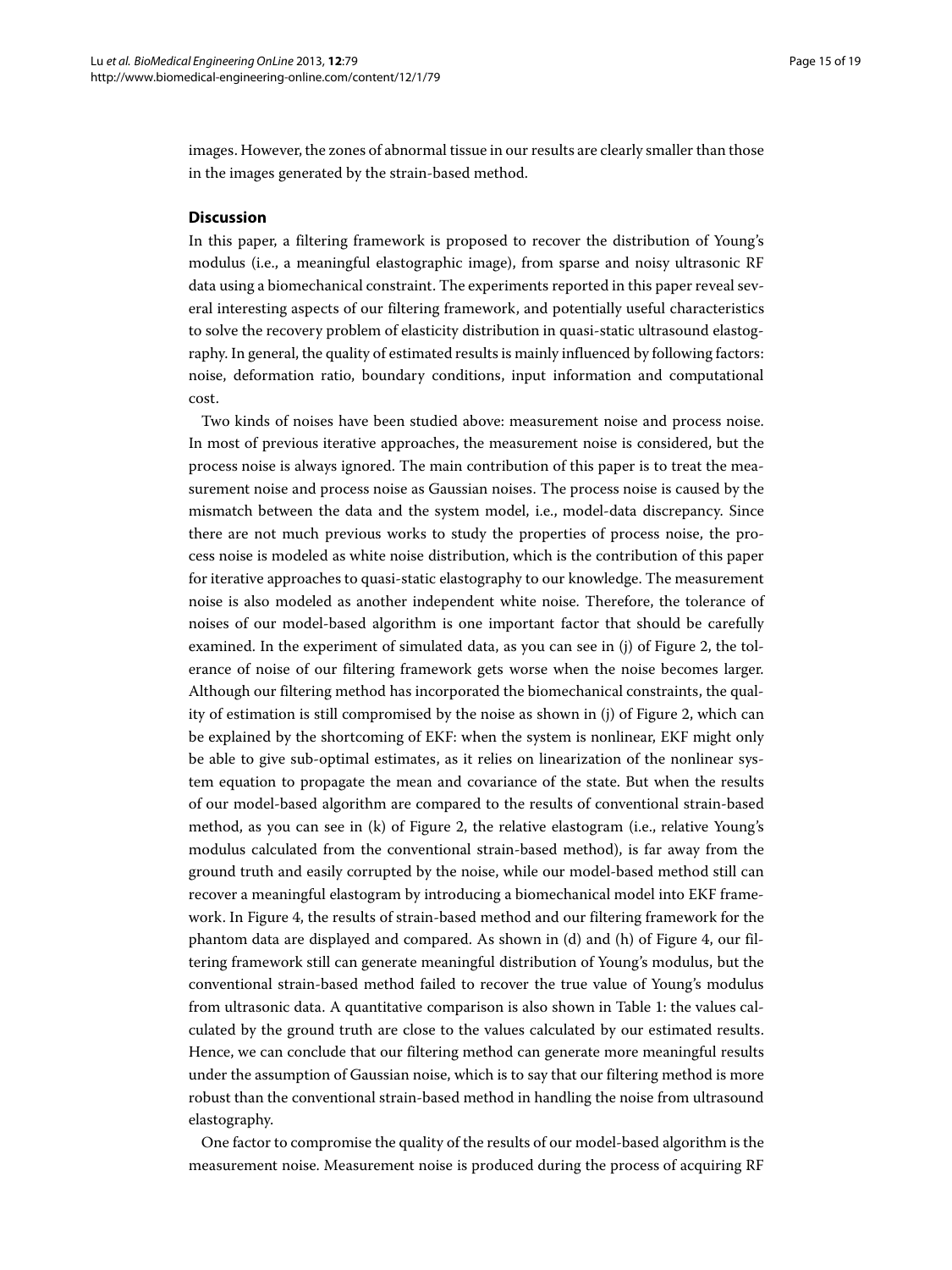data from organ tissue. It is therefore necessary to take the measurement noise effect into account during the recovery procedure. In the past, some of Direct approaches ignore the measurement noise, and their results are drastically affected. The measurement noise introduced during the acquiring process of ultrasonic RF data mainly depends on ultrasound machine and the skill level of operators. One way to increase the SNR is to employ a large deformation ratio during the elastography. That is revealed in phantom study: with larger deformation ratio, the result of the second set of data is better. As shown in the Table [1,](#page-13-0) the quality of estimation is comprised by the noise largely under a small deformation ratio, therefore a large deformation ratio can be helpful for a quick and quantitive identification of abnormal tissue as shown in Table [1.](#page-13-0) However, it is not always practical to increase the deformation ratio arbitrarily because of de-correlation of RF signal, so the reduction of the noise effect is still an important issue that still needs to be addressed. Moreover, as shown in (d) and (h) of Figure [4,](#page-12-1) and Table [1,](#page-13-0) though our filtering framework is still able to recover a reasonable distribution of Young's modulus from real ultrasonic data, the quality of estimated results is not so good as the results in the simulated data because the statistical property of system and measurement noises are available in controlled simulation and not easily available during the actual process of elastography. Therefore, the statistical property of process noise (i.e., model-data discrepancy), and measurement noise are worthy to be carefully examined in the future work.

The way to enforce the boundary conditions is also important in our filtering framework. In this work, we have employed three different strategies to enforce the boundary conditions: known surface force distribution (simulated data), penalty method [\[44\]](#page-18-23) and modifying stiffness matrix *K* with boundary nodes' displacement information [\[44\]](#page-18-23). With known surface force distribution, it is convenient to enforce this condition through external loading *R*. However, surface force distribution introduced by the probe is difficultly acquired in clinical cases. In the penalty method, a large constant, the penalty factor, is added to the diagonal elements of stiffness matrix K, but it will change the structure of the state-space equation and easily diverge our model-based algorithm. One possible way is to use the movement of boundaries of the interested area as the boundary conditions, so the external force conditions can be implicitly enforced by enforcing the movement of boundaries of the interested area. In the phantom and clinical data study, the stiffness matrix *K* is modified by the boundary nodes' displacement information, which is an alternative way to enforce the boundary conditions without changing the structure of the state-space equation. In our experiments of phantom and clinical data, promising results have proved the efficiency and accuracy of modifying stiffness matrix *K* with boundary nodes' displacement information. However, the displacement of moving boundary is extracted out from noisy ultrasonic data. So the quality of estimated results of our filtering framework can be affected by the noise of moving boundary from ultrasonic data.

Our filtering method is to generate the optimal estimates using the biomechanical model constraint and the available measurements. In the experiment of phantom data, as explained above, a full displacement field is provided in the second set of data, but only the axial displacement is given in the first set of data. Since the measurement from the second set of data can provide more reliable observations, our filtering framework can generate a better result in the second set of data than that in the first set of data as shown in Figure [4.](#page-12-1) Hence, in order to maximize the performance of our filtering framework, more reliable observations (i.e., input information to our filtering framework), should be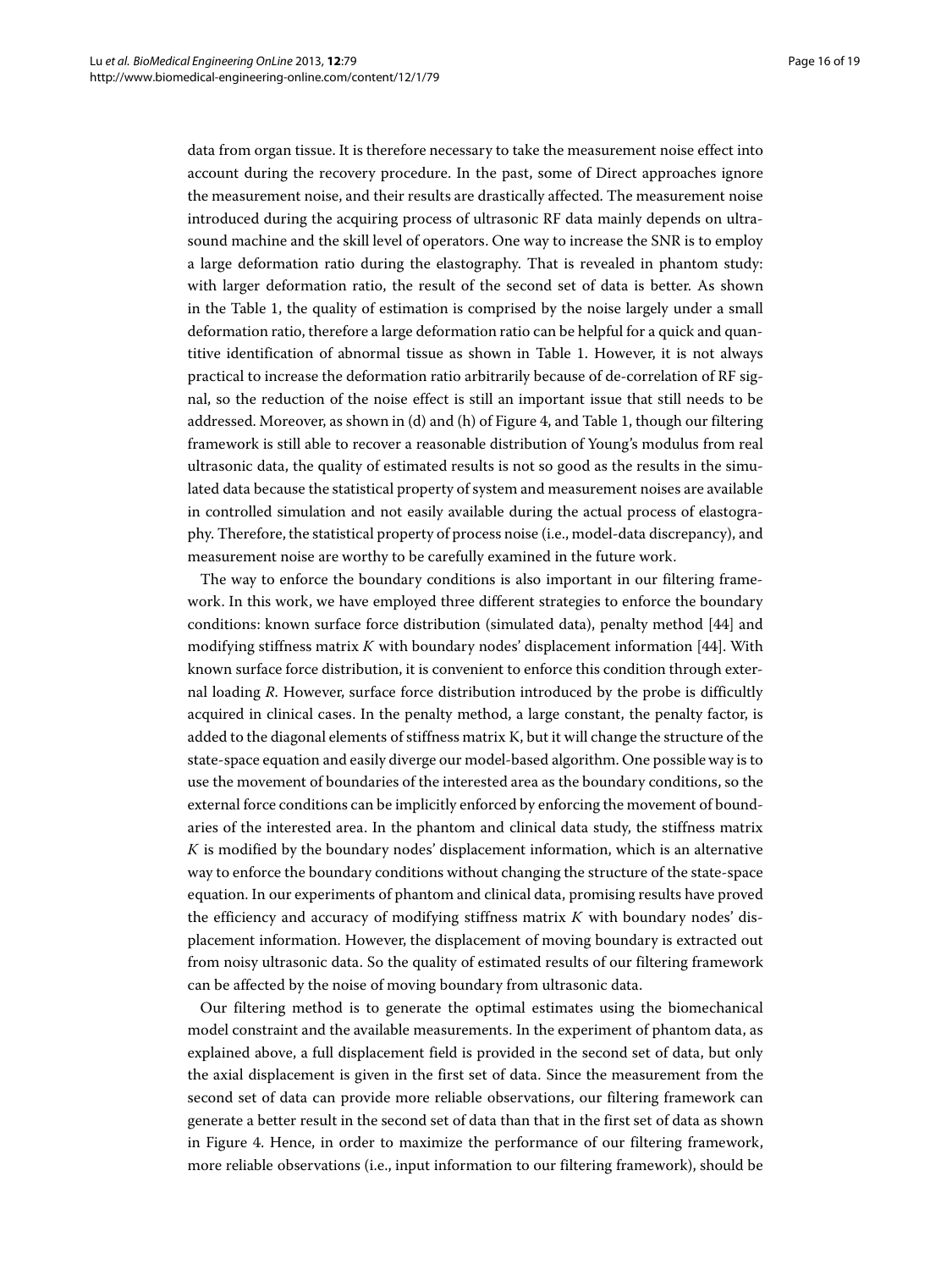secured. We should point out that the strain and elasticity images without anatomical information will prevent people from upstanding its benefits in clinical practice. Hence, we believe that a further study of the registration of anatomical images (such as CT) and functional images (strain and elasticity images) should be carried on. We admit that it is so difficult to obtain the ground truth in the clinical experiment, and thus it will be always a challenging and interesting topic to carry further study of the performance of our framework using different clinical data.

The initial conditions for all three sets of data are not exactly the same throughout the experiment though the data acquisition is performed on the same kind of organ tissue using the same equipment. For example, noise matrices  $Q_v$  and  $R_e$  need to be set empirically. According to our experience in the phantom data, the convergence of our filtering framework is not sensitive to the initial values of elements of system error covariance matrix *P* because *P* can be automatically tuned during the EKF procedure as we have shown in Figure [3](#page-12-0) in previous experiments. For system error covariance matrix *P*, two important parts, *P*1 and *P*3, should decrease when our filtering method converges. As shown in Figure [3,](#page-12-0) the mean value of *P*1 and *P*3 decreases through iterations as expected, which indicates that the stochastic dynamic vector and material parametric vector becomes close to the optimal estimates. However, the convergence rate of mean value of *P*1 and *P*3 in small noise condition is higher than under higher noise condition, which is to say that the final converged state is still affected by the noise.

The computational cost is always a problem to the iterative approaches. In our filtering framework, the multiplication of large matrices is a time-consuming task during the iterative process of EKF. In our study, the mesh size is 21\*11. The size of state vector is 1324\*1, and the size of error covariance matrix is 1324\*1324. One loop (Eqs. [\(22\)](#page-8-0)–[\(26\)](#page-8-1)) costs about 5-8 seconds, and 200 or more loops are required to reach the convergence of EKF as show in previous Figure [3.](#page-12-0) It totally takes 15-25 minutes to converge, which is not suitable for real-time data acquisition. Therefore, it is not feasible to use fine mesh in our framework in current hardware configuration. However, after incorporating the biomechanical model as the constraint into our filtering framework, it is clear in Figure [5](#page-13-1) that the elastogram map with low sampling rate is much more readily identifiable than the strain map with high sampling rate: the size of lesions are much smaller than that indicated from strain-based images. So considering the quality of our filtering framework for the quasi-static ultrasound elastography, the reduction of computation, such as GPU acceleration of matrix operation, will be a promising researching topic in the future.

# **Conclusions**

In our filtering framework, the absolute values of Young's modulus are estimated through the EFK in a MMSE sense. We address the model-data discrepancy and measurement noise by introducing process noise and measurement noise in our framework. Three groups of data: synthetic data, phantom data and patient data, are used to validate the performance of our framework. It is straightforward to apply this framework at other occasions of transformation from noisy dynamic information to material parameter distribution, not limited to mere quasi-static ultrasound elastography.

#### **Abbreviations**

MMSE: Minimum mean square error; EKF: Extended Kalman filter; RF: Radio frequency; SFEM: Stochastic finite element method; FEM: Finite element method; FE: Finite element; SNR: Signal-to-noise ratio; JHU: Johns Hopkins University.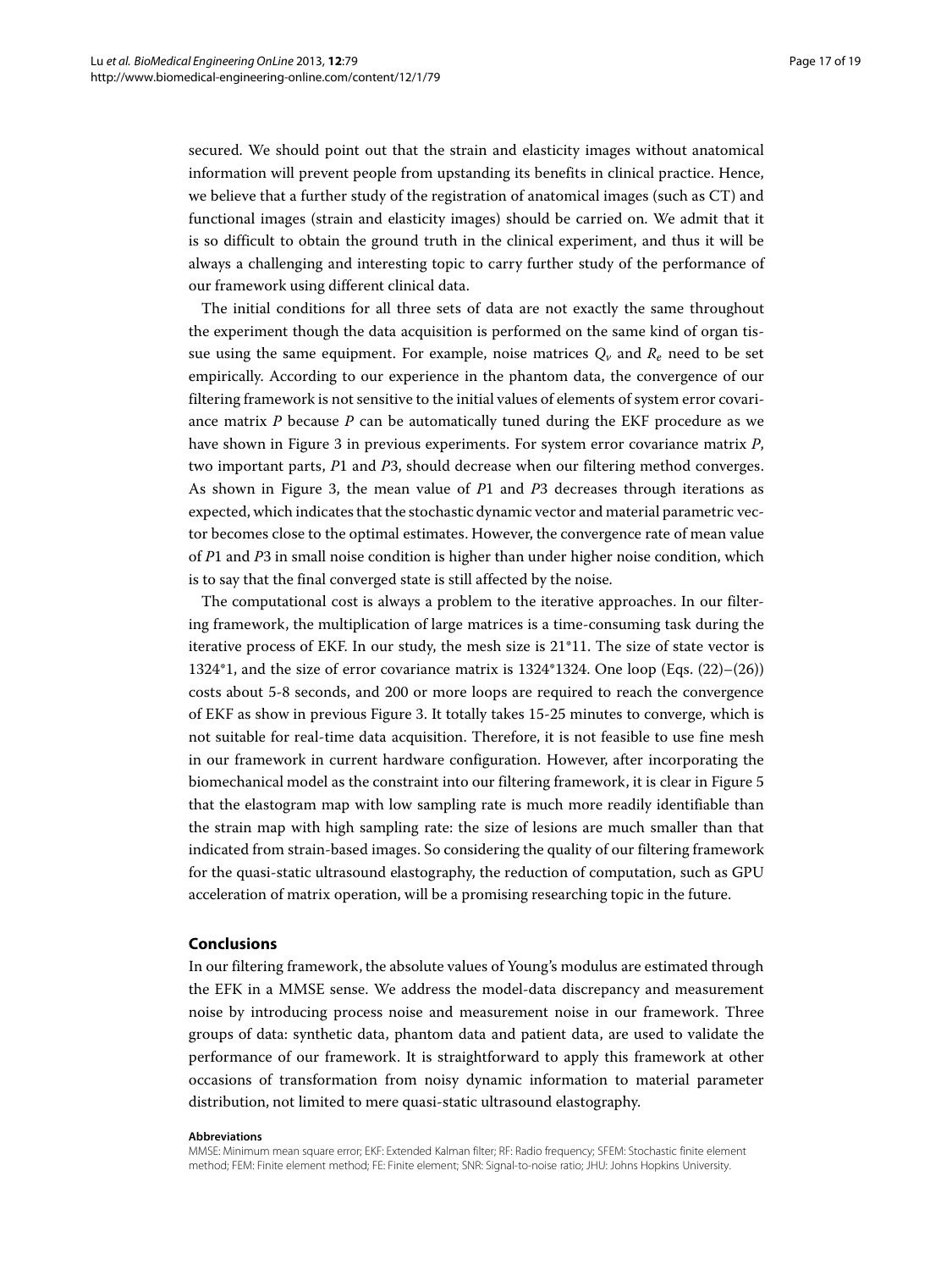#### **Competing interests**

The authors declare that they have no competing interests.

#### **Authors' contributions**

ML and HZ contributed equally to this work and the manuscript writing as they both conceived of the study, designed the whole work, and drafted the manuscript. JW carried out the experiments on phantom and synthetic data. JY helped to extract the displacement information from clinical data. ZH participated in the design of this study and coordination and helped to draft the manuscript. HL helped to draft the manuscript. All authors read and approved the final manuscript.

#### **Authors' information**

Minhua Lu and Heye Zhang contributed equally to this work and share first authorship.

#### **Acknowledgements**

This work was supported in part by the National Basic Research Program 973 (2010CB732504), the Guangdong Innovation Research Team Fund for Low-Cost Healthcare Technologies in China, the External Cooperation Program of the Chinese Academy of Sciences (GJHZ1212), the Key Lab for Health Informatics of Chinese Academy of Sciences, the Distinguished Youth Talents Fund of Shenzhen (JC201006020025A), the Natural Science Foundation of Zhejiang(R12F030004), and the National Natural Science Foundation of China (81101120, 61271083, 61031003, 81271645).

#### **Author details**

1National-Reginoal Key Technology Engineering Laboratory for Medical Ultrasound, Guangdong Key Laboratory for Biomedical Measurements and Ultrasound Imaging, Department of Biomedical Engineering, School of Medicine, Shenzhen University, Shenzhen, China. <sup>2</sup>Key Lab for Health Informatics of the Chinese Academy of Sciences, Institute of Biomedical and Health Engineering Shenzhen Advanced Institutes of Technology, Chinese Academic of Sciences, Shenzhen, China. <sup>3</sup>State Key Laboratory of Modern Optical Instrumentation, Department of Optical Engineering, Zhejiang University, Hangzhou, China.

#### Received: 21 May 2013 Accepted: 5 August 2013 Published: 10 August 2013

#### **References**

- <span id="page-17-0"></span>1. Samani A, Zubovits J, Plewes D: **Elastic moduli of normal and pathological human breast tissues.** *Phys Med Biol* 2007, **52:**1565–1576.
- <span id="page-17-1"></span>2. Ophir J, Cespedes I, Ponnekanti H, Yazdi Y, Li X: **Elastography: A quantitative method for imaging the elasticity of biological tissues.** *Ultrason Imaging* 1991, **13**(2):111–134.
- <span id="page-17-2"></span>3. Barr R, Stamatia D, Logan BL, William ES, Corinne B, Carmel S: **Evaluation of breast lesions using sonographic elasticity imaging: a multi center trial.** *J Ultrasound Med* 2012, **31**(2):281–287.
- 4. Thittai A, Yamal J, Mobbs L, Kraemer-Chant C, Chekuri S, Garra B, Ophir J: **Axial-shear strain elastography for breast lesion classification: further results from in vivo data.** *Ultrasound Med Biol* 2011, **37**(2):189–197.
- 5. Souchon R, Rouviere O, Gelet A: **Visualisation of HIFU lesions using elastography of the human prostate in vivo: Preliminary results.** *Ultrasound Med Biol* 2003, **29**(7):1007–1015.
- 6. Hiltawsky K: **Kruger C M adn Starke: Freehand ultrasound elastography of breast lesions: clinical results.** *Ultrasound Med Biol* 2001, **27**(11):1461–1469.
- 7. Cespedes E: *Elastography: imaging of biological tissue elasticity. PhD thesis, Houston*; 1993.
- 8. Garra B, Cespedes E, Ophir J: **Elastography of breast lesions: Initial clinical results.** *Radiology* 1997, **202:**79–86.
- <span id="page-17-3"></span>9. Samani A, Bishop J, Plewes D: **A constrained modulus reconstruction technique for breast cancer assessment.** *IEEE Trans Med Imaging* 2001, **20:**877–885.
- <span id="page-17-4"></span>10. Brusseau E, Fromageau J, Finet G, Delachartre P, Vray D: **Axial strain imaging of intravascular data: Results on polyvinyl alcohol cryogel phantoms and carotid artery.** *Ultrasound Med Biol* 2001, **27**(12):1631–1642.
- 11. Korte C, Pasterkamp G, van der SteenA, Woutman H, Bom N: **Characterization of plaque components with intravascular ultrasound elastography in human femoral and coronary arteries in vitro.** *Circulation* 2000, **102**(6):617–623.
- 12. de Korte C, Carlier S, Mastik F: **Morphological and mechanical information of coronary arteries obtained with intravascular elastography. Feasibility study in vivo.** *Eur Heart J* 2002, **23**(5):405–413.
- <span id="page-17-5"></span>13. Doyley M, Mastik F, de Korte C: **Advancing intravascular ultrasonic palpation toward clinical applications.** *Ultrasound Med Biol* 2001, **27**(11):1471–1480.
- <span id="page-17-6"></span>14. Kallel F, Stafford R, Pric R: **The feasibility of elastographic visualization of HIFU-induced thermal lesions in soft tissues. Image-guided high-intensity focused ultrasound.** *Ultrasound Med Biol* 1999, **25**(4):641–647.
- 15. Righetti R, Kallel F, Stafford R: **Elastographic characterization of HIFU-induced lesions in canine livers.** *Ultrasound Med Biol* 1999, **25**(7):1099–1113.
- <span id="page-17-7"></span>16. Varghese T, Techavipoo U, Liu W: **Elastographic measurement of the area and volume of thermal lesions resulting from radiofrequency ablation: Pathologic correlation.** *AJR Am Roentgen Ray Soc* 2003, **181**(3):701–707.

<span id="page-17-8"></span>17. Sumi C, Nakayama K: **A robust numerical solution to reconstruct a globally relative shear modulus distribution from strain measurements.** *IEEE Trans Med Imaging* 1998, **17:**419–428.

- 18. Plewes D, Bishop J, Samani A, Sciarretta J: **Visualization and quantification of breast cancer biomechanical properties with magnetic resonance elastography.** *Phys Med Bioly* 2000, **45:**1591–1610.
- <span id="page-17-9"></span>19. McGee K, Lake D, Mariappan Y, Hubmayr ARDandManduca, Ansell K, Ehman R: **Calculation of shear stiffness in noise dominated magnetic resonance elastography data based on principal frequency estimation.** *Phys Med Biol* 2011, **56**(14):4291–4309.
- <span id="page-17-10"></span>20. Miga M: **A new approach to elastography using mutual information and finite elements.** *Phys Med Biol* 2003, **48:**467–480.